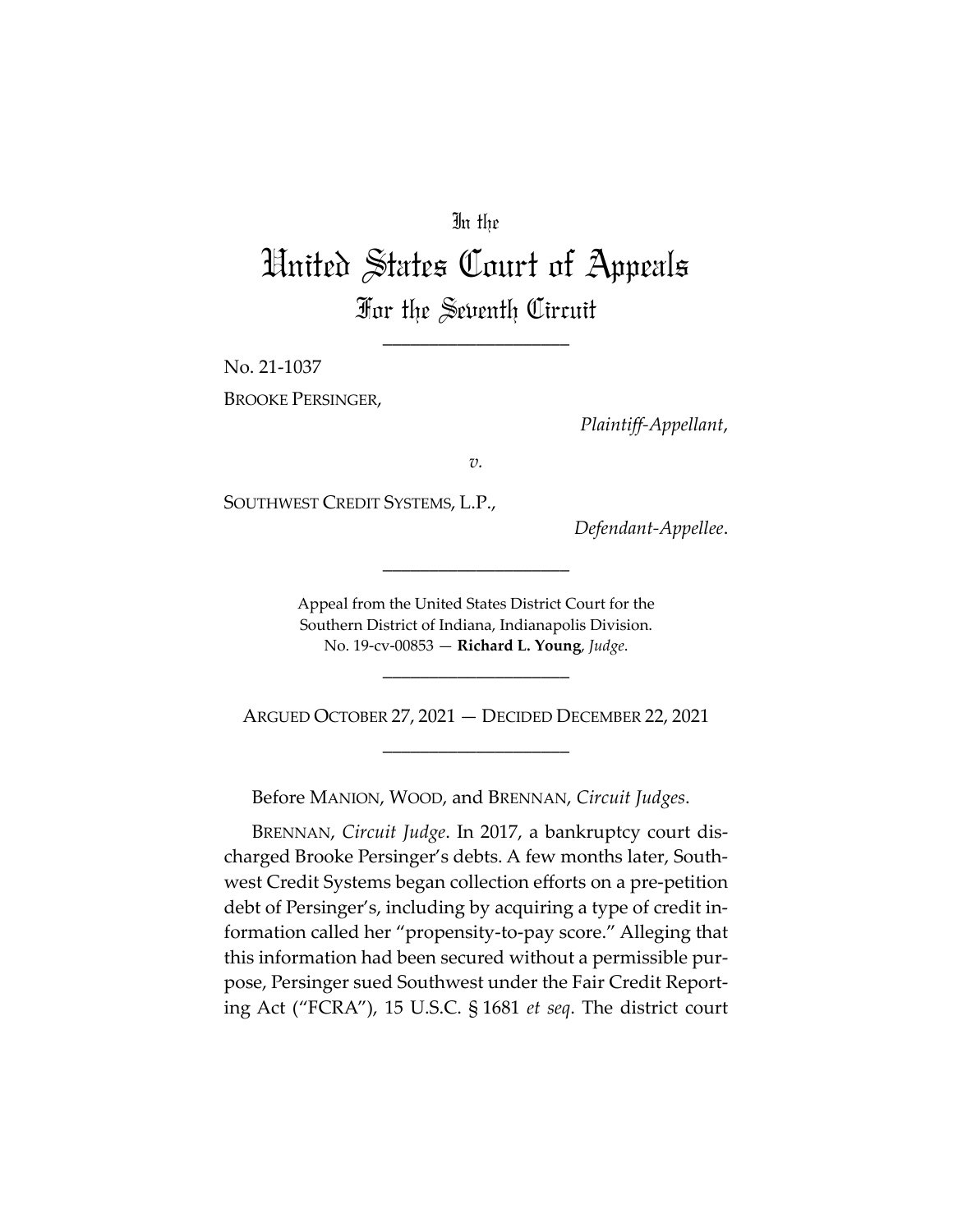granted summary judgment to Southwest, holding that Southwest's compliance procedures were reasonable and thus met the FCRA's requirements. For the reasons that fol‐ low, we affirm.

**I**

Persinger and her husband jointly filed for bankruptcy in 2017. Their bankruptcy petition listed each creditor to which they individually, or jointly, owed a debt. One such creditor was Southwest, who was servicing an AT&T debt incurred by Persinger's husband in 2014. This was the only debt for which Southwest was listed as a creditor.

The bankruptcy court ordered a discharge of the Persing‐ ers' debts under 11 U.S.C. § 727. The discharge order listed Brooke Persinger's four former names, including, as relevant here, Brooke Casey. Following the discharge order, the bank‐ ruptcy court notified all known creditors, including South‐ west, of its ruling.

When Southwest received this notice, it scanned its system for affected accounts. Per company policy, Southwest closes accounts subject to bankruptcy. But by the time Southwest re‐ ceived notice of the Persingers' 2017 bankruptcy, it had al‐ ready closed the AT&T account.

Bankruptcy notices are not the only way Southwest learns about discharged debts. Upon receiving a new account, Southwest orders a "bankruptcy scrub" from LexisNexis—a process by which LexisNexis searches for bankruptcy infor‐ mation connected to that account. If matching bankruptcy data is discovered, it is immediately returned to Southwest. If no immediate match is discovered, LexisNexis stores the account information, continuously searches for matches, and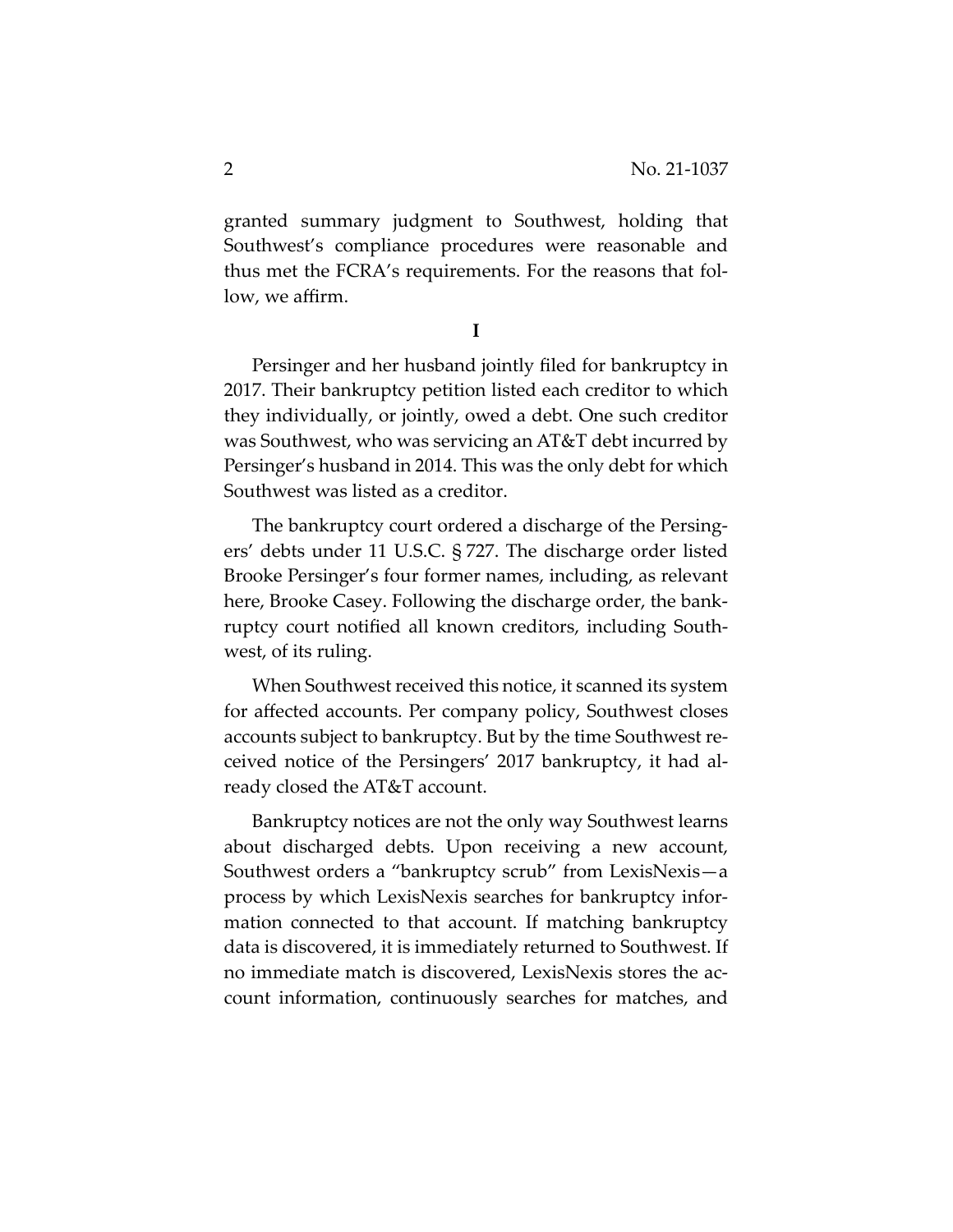forwards any bankruptcy data it later finds. As with bank‐ ruptcy notices, if a bankruptcy scrub reveals that an account is subject to bankruptcy, Southwest closes the account.

In January 2018, Southwest received a delinquent account in Brooke Persinger's former name, Brooke Casey, for a debt owed to Viasat Residential. This debt, though delinquent since 2014, was not listed on Persinger's 2017 bankruptcy pe‐ tition. Southwest, as a matter of course, ordered a bankruptcy scrub. Because LexisNexis did not immediately return any bankruptcy results, Southwest proceeded in its collection ef‐ forts.

To form a collection strategy, Southwest orders a "propen‐ sity-to-pay score" from a consumer credit reporting agency. This is not a full credit report but rather a form of "soft pull" indicating the likelihood of repayment on a scale of 400 to 800. Unlike a "hard pull," a soft pull is not visible to third parties and does not affect one's credit score. Because the bankruptcy scrub did not return any bankruptcy data, Southwest ordered Persinger's propensity‐to‐pay score. Several months later, though, LexisNexis updated Persinger's account with infor‐ mation about her 2017 bankruptcy. Upon receiving this update, Southwest closed the account.

After learning that Southwest accessed her credit infor‐ mation, Persinger filed a class-action complaint against Southwest, alleging violations of the FCRA. Following discovery, the parties filed cross‐motions for summary judg‐ ment; the district court granted Southwest's motion and de‐ nied Persinger's motion. On appeal, Persinger challenges the grant of summary judgment to Southwest.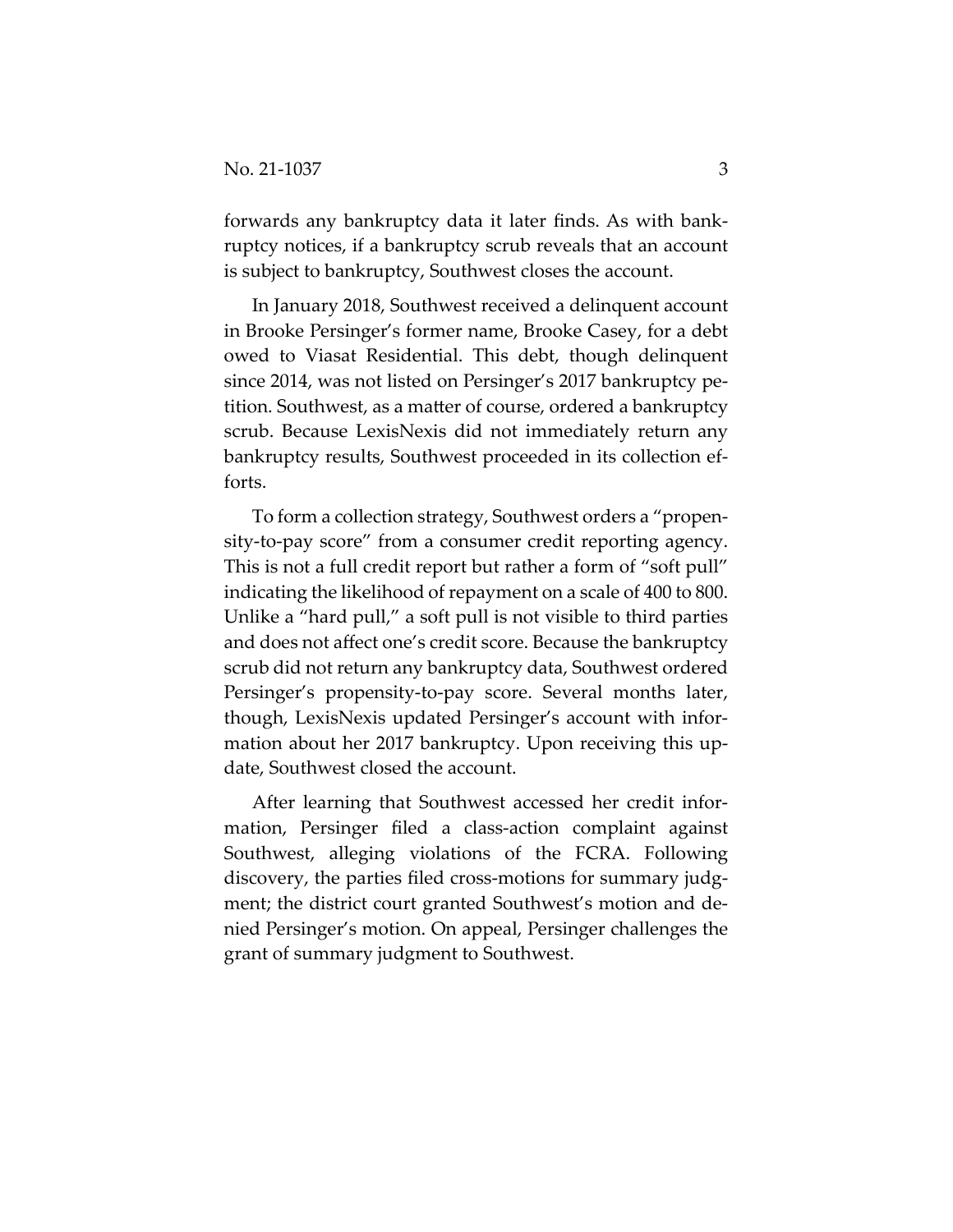Before proceeding to the merits, we must answer the jurisdictional question of whether Persinger has standing to sue. Although the district court did not address Southwest's argument that Persinger lacked standing, we have an "independ‐ ent obligation" to inspect, and remain within, jurisdictional boundaries. *Bazile v. Fin. Sys. of Green Bay, Inc.*, 983 F.3d 274, 281 (7th Cir. 2020) (quoting *Henderson ex rel. Henderson v. Shinseki*, 562 U.S. 428, 434 (2011)). "The Article III standing in‐ quiry remains open to review at all stages of the litigation." *Pennell v. Glob. Tr. Mgmt., LLC*, 990 F.3d 1041, 1044 (7th Cir. 2021) (internal quotation marks omitted). But the plaintiff's "burden to demonstrate standing changes as the procedural posture of the litigation changes." *Gracia v. SigmaTron Intʹl, Inc.*, 986 F.3d 1058, 1063 (7th Cir. 2021). Where, as here, the procedural posture is summary judgment, the plaintiff must "set forth by affidavit or other evidence specific facts, which for purposes of the summary judgment motion will be taken to be true." *Lujan v. Defs. of Wildlife*, 504 U.S. 555, 561 (1992) (internal quotation marks omitted).

Federal jurisdiction "extends only to 'Cases' and 'Controversies.'" *Spokeo, Inc. v. Robins*, 578 U.S. 330, 337 (2016) (quot‐ ing U.S. CONST. art. III, § 2). Standing doctrine enforces this limitation by ensuring that courts only adjudicate disputes in which the plaintiff has a "personal stake." *TransUnion LLC v. Ramirez*, 141 S. Ct. 2190, 2203 (2021). Standing consists of three elements: injury in fact, causation, and redressability. *Lujan*, 504 U.S. at 560–61. This case concerns the first element—in‐ jury in fact—which means the injury must be both "concrete and particularized," and "actual or imminent, not conjectural or hypothetical." *Id.* at 560 (internal quotation marks omitted).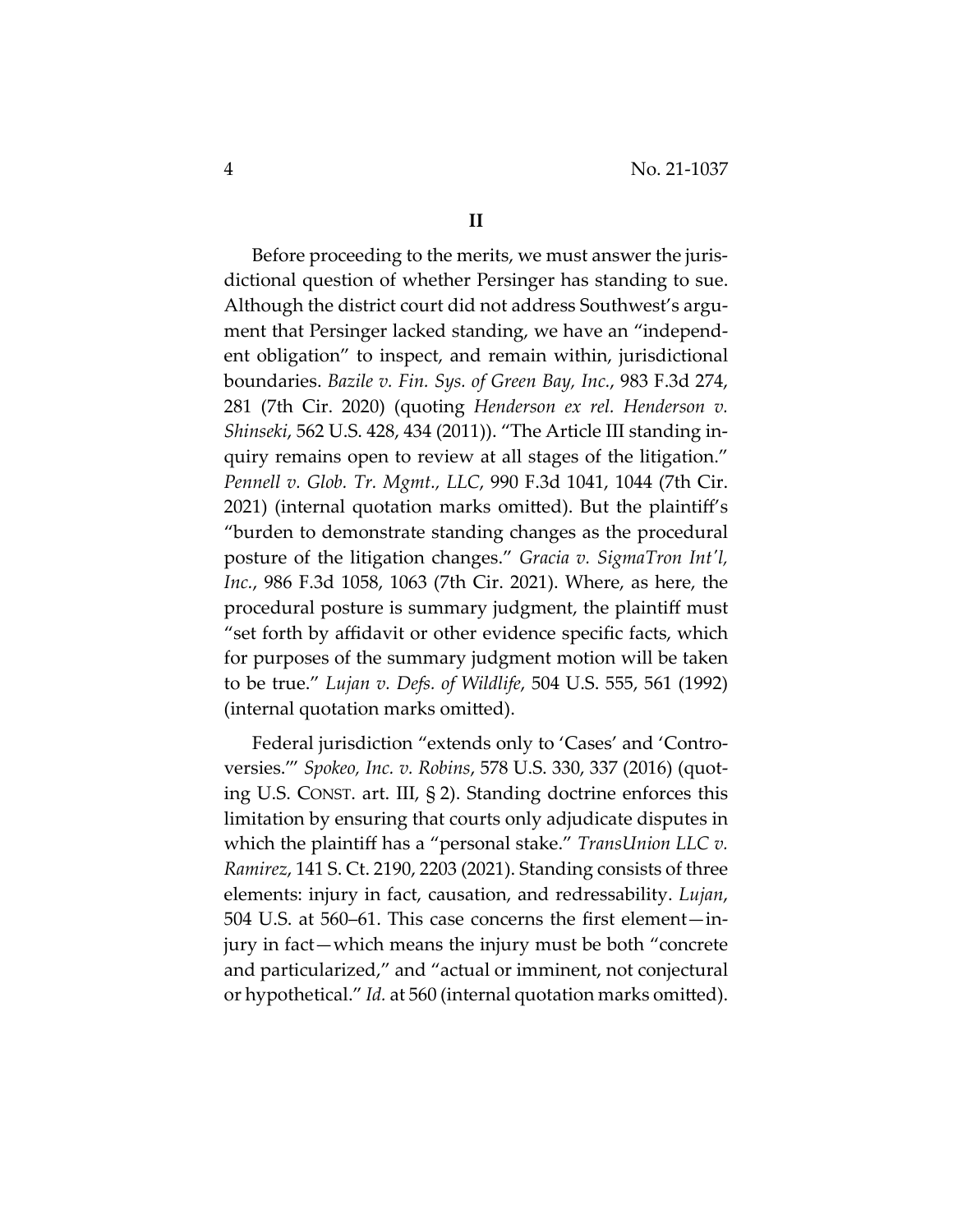For an injury to be concrete, it must be "real, and not abstract." *Spokeo*, 578 U.S. at 340 (internal quotation marks omitted). Tangible harms, like physical or monetary harms, "readily qualify as concrete injuries." *Ramirez*, 141 S. Ct. at 2204. Intangible harms may also be concrete, for example, "reputational harms, disclosure of private information … in‐ trusion upon seclusion[,] … [a]nd those traditional harms … specified by the Constitution itself." *Id.* In determining whether a harm is concrete, "history and tradition offer a meaningful guide." *Sprint Commc'ns Co. v. APCC Servs., Inc.*, 554 U.S. 269, 274 (2008). "[C]ourts should assess whether the alleged injury to the plaintiff has a 'close relationship' to a harm 'traditionally' recognized as providing a basis for a lawsuit in American courts." *Ramirez*, 141 S. Ct. at 2204 (quoting *Spokeo*, 578 U.S. at 341).

When it comes to identifying concrete harms, Congress's judgment is important. But even if Congress imposes a "stat‐ utory prohibition or obligation and a cause of action," courts must still "independently decide whether a plaintiff has suf‐ fered a concrete harm under Article III." *Id.* at 2205. "[U]nder Article III, an injury in law is not an injury in fact. Only those plaintiffs who have been concretely harmed by a defendant's statutory violation may sue that private defendant over that violation in federal court." *Id.*

The FCRA imposes statutory prohibitions and obligations, including that a person shall not use or obtain a consumer report without a permissible purpose. 15 U.S.C. § 1681b(f). The Act also provides a cause of action for negligent and willful violations. 15 U.S.C. §§ 1681n–o. Persinger asserts that South‐ west violated § 1681b(f), causing her harm. This is not enough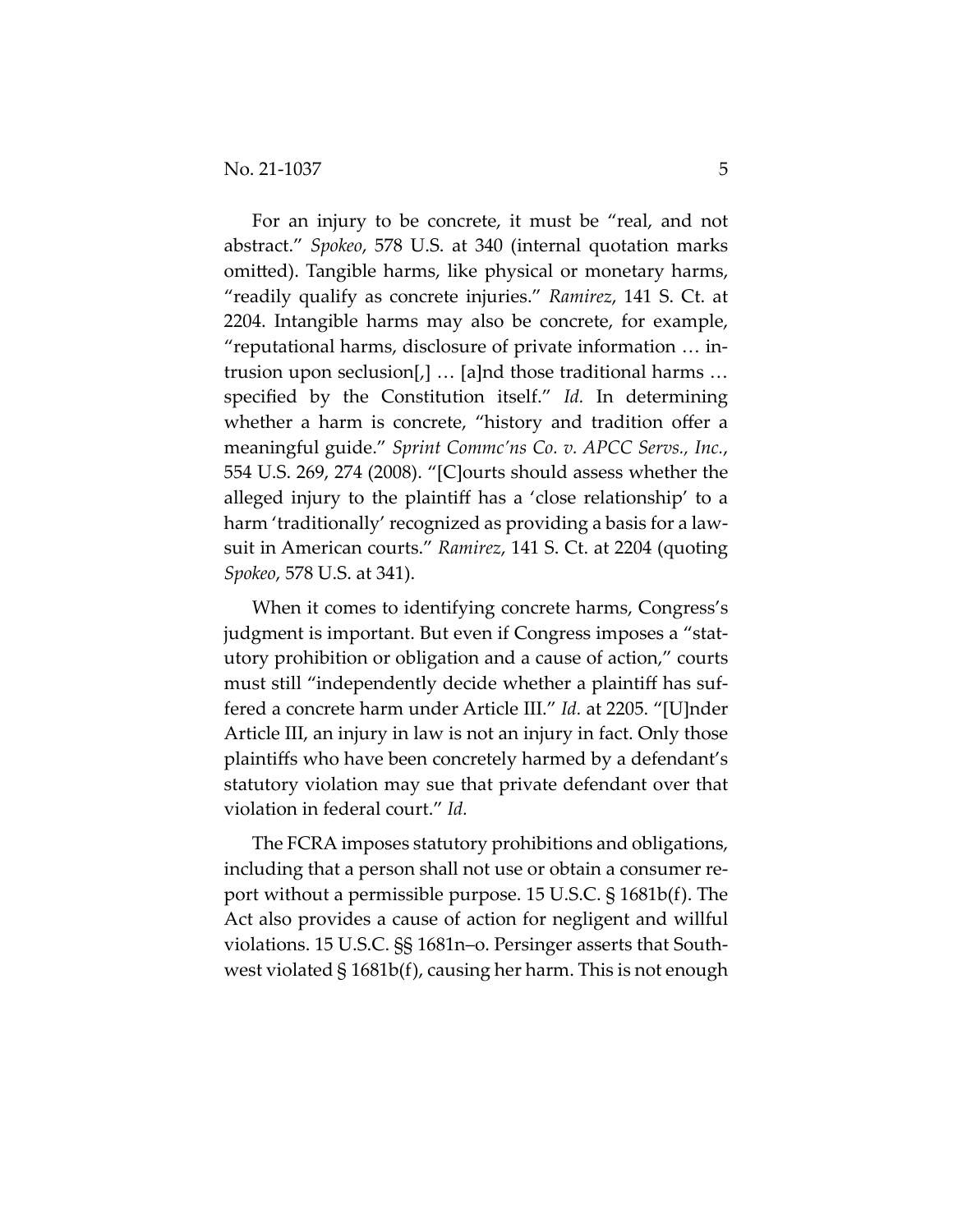on its own to confer standing. We must decide whether this harm qualifies as a concrete injury.

When reviewing potential injuries for standing purposes, we are constrained by the operative complaint. *Pennell*, 990 F.3d at 1045. Persinger's complaint alleged "financial and dig‐ nitary harm … and an injury to her credit rating and reputa‐ tion."

Persinger's deposition testimony illuminated these allega‐ tions. Southwest's counsel asked Persinger how she was harmed by Southwest's inquiry into her propensity‐to‐pay score. She responded, "Harmed? I mean, there's stress on it, yes." Probing for more, counsel asked her if she had been harmed in any other way. She added, "My personal privacy." To confirm, counsel asked if any she had experienced any harm besides "personal privacy and stress." Persinger answered, "No, sir."

Prompted by Southwest's counsel, Persinger clarified what she meant by harm to her "personal privacy," explaining: "My consumer report is for me and for the people that I allow to look things up in, not for people that I didn't sign off for, didn't give them permission to do." When asked if South‐ west's access angered her, Persinger responded "yes."1

Next, Southwest's counsel questioned Persinger about any harms she may have suffered, making certain that Per‐ singer experienced only "stress" and an infringement of personal privacy, congruent with her earlier answer. He asked her if Southwest's inquiry affected her ability to get a job; she confirmed it did not. She gave the same response regarding

<sup>1</sup> *See* R. 101‐1 at 58:14–59:20.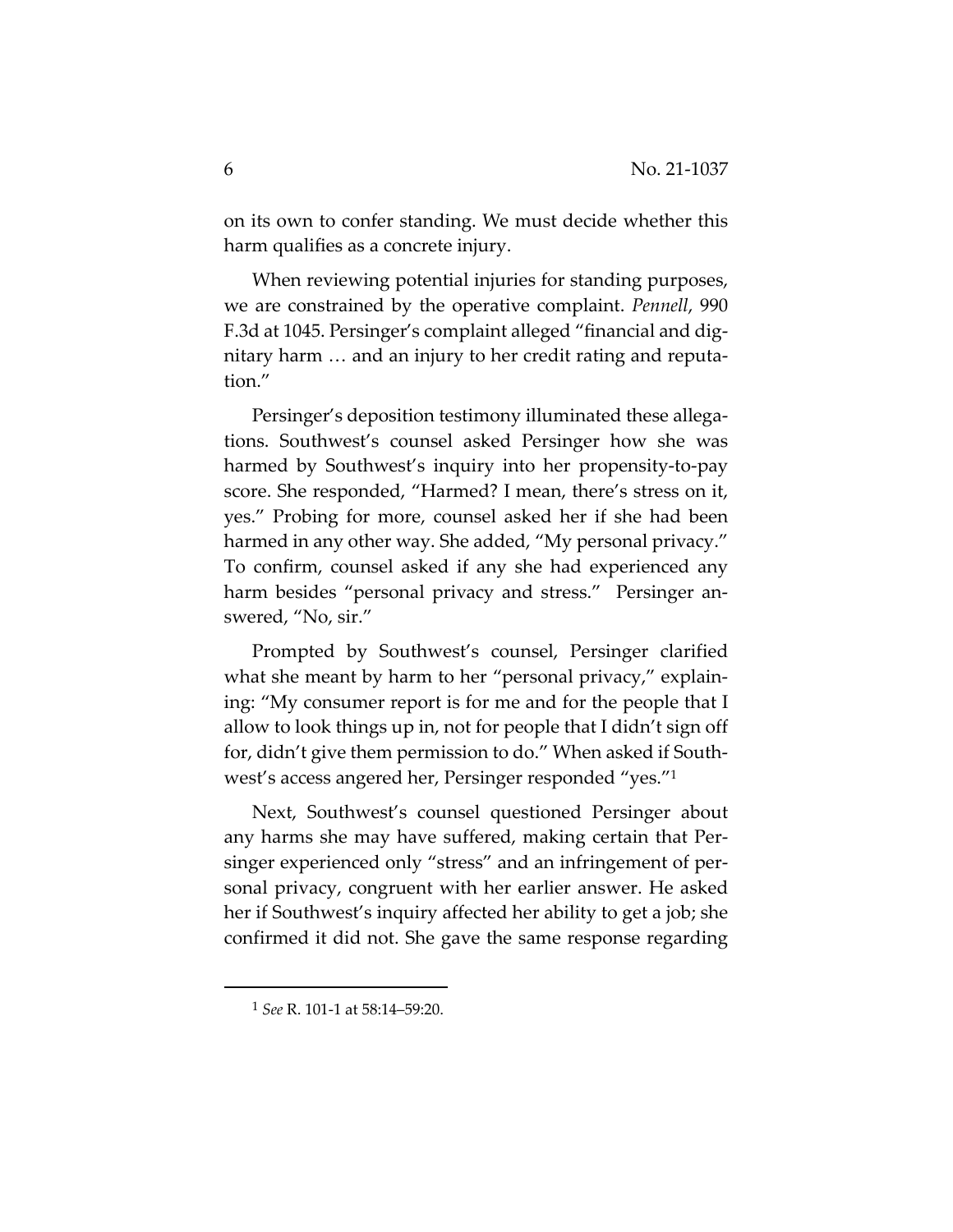her ability to obtain loans or credit cards—Persinger stated it was not affected. Counsel continued: "You haven't lost any money because of Southwest Credit's inquiry on your credit report, have you?" Persinger replied, "Not to my acknowl‐ edgement." Pressing on, counsel then asked Persinger whether she had been denied housing, credit, employment, or insurance. Persinger answered in the negative to each. In summary, Southwest's counsel asked: "So really the only way Southwest Credit report's inquiry has affected you that you know of is it was essentially an invasion of your privacy; is that correct? Persinger answered, "Yes."2

Persinger's deposition testimony undercuts her allegations of financial, credit, and reputational injuries. To begin, she affirmatively represented that the only injury she suffered was an invasion of privacy—though she initially named stress too. Beyond this, she explicitly disclaimed loss of money, housing, employment, or insurance (financial harms) and loss of credit (credit harm). Persinger's deposition provided no in‐ formation supporting the existence of reputational harm, and she does not point us to anything else in the record support‐ ing this claim. So, that leaves us with dignitary harm as the only allegation in Persinger's complaint that might qualify as a concrete injury.

But what did Persinger mean by dignitary harm? Her deposition testimony and interrogatory responses supply two options: stress and privacy harm. Even if stress can be fairly labeled a dignitary harm, it is not a concrete injury. *Wadsworth v. Kross, Lieberman & Stone, Inc.*, 12 F.4th 665, 668–69 (7th Cir. 2021). A privacy harm, on the other hand, might be concrete,

<sup>2</sup> *See* R. 101‐1 at 60:25–61:2; 66:10–68:1.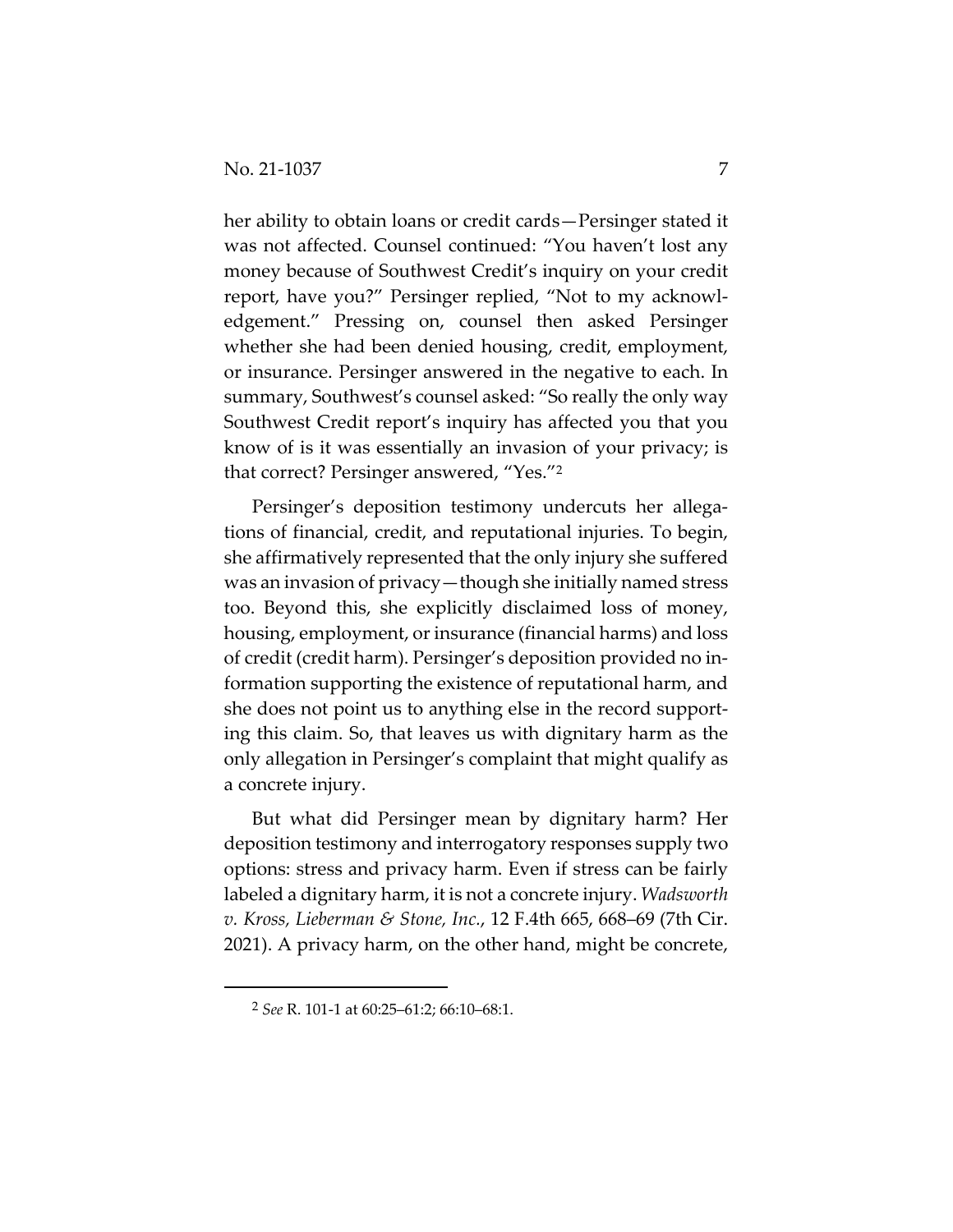and it is a form of dignitary harm. *See Dignitary*, BLACK'S LAW DICTIONARY (11th ed. 2019). Importantly, it is the only eligible harm for standing purposes—one that is both grounded in the complaint and uncontradicted by the record. Closer examina‐ tion is necessary to determine whether this privacy harm is a concrete injury under Article III.

Under *Spokeo, Inc. v. Robins* and *TransUnion LLC v. Ramirez*, to determine whether a harm is concrete, we look to both history and Congress's judgment. *Gadelhak v. AT&T Servs., Inc.*, 950 F.3d 458, 462 (7th Cir. 2020), *cert. denied*, 141 S. Ct. 2552 (2021).

Starting with history, courts look for a common law analog to determine whether an alleged injury has "a close relationship to a harm traditionally recognized as providing a basis for lawsuits in American courts." *Ramirez*, 141 S. Ct. at 2204. Persinger used the phrase "invasion of privacy," but we must look behind this allegation to determine whether the challenged conduct bears a "close relationship" to the tort. According to Persinger, Southwest violated the FCRA by ob‐ taining her credit information without a permissible purpose. The next step is to pair this alleged violation—and the alleged harm—to a common law analog, assessing whether a close relationship exists.

Traditionally, the tort of invasion of privacy encompassed four theories of wrongdoing: intrusion upon seclusion, appropriation of a person's name or likeness, publicity given to private life, and publicity placing a person in a false light. *See* RESTATEMENT (SECOND) OF TORTS §§ 652A–652E (AM. L. INST. 1977). For this case, intrusion upon seclusion is the best com‐ parator, which occurs when a person "intrudes … upon the solitude or seclusion of another or his private affairs or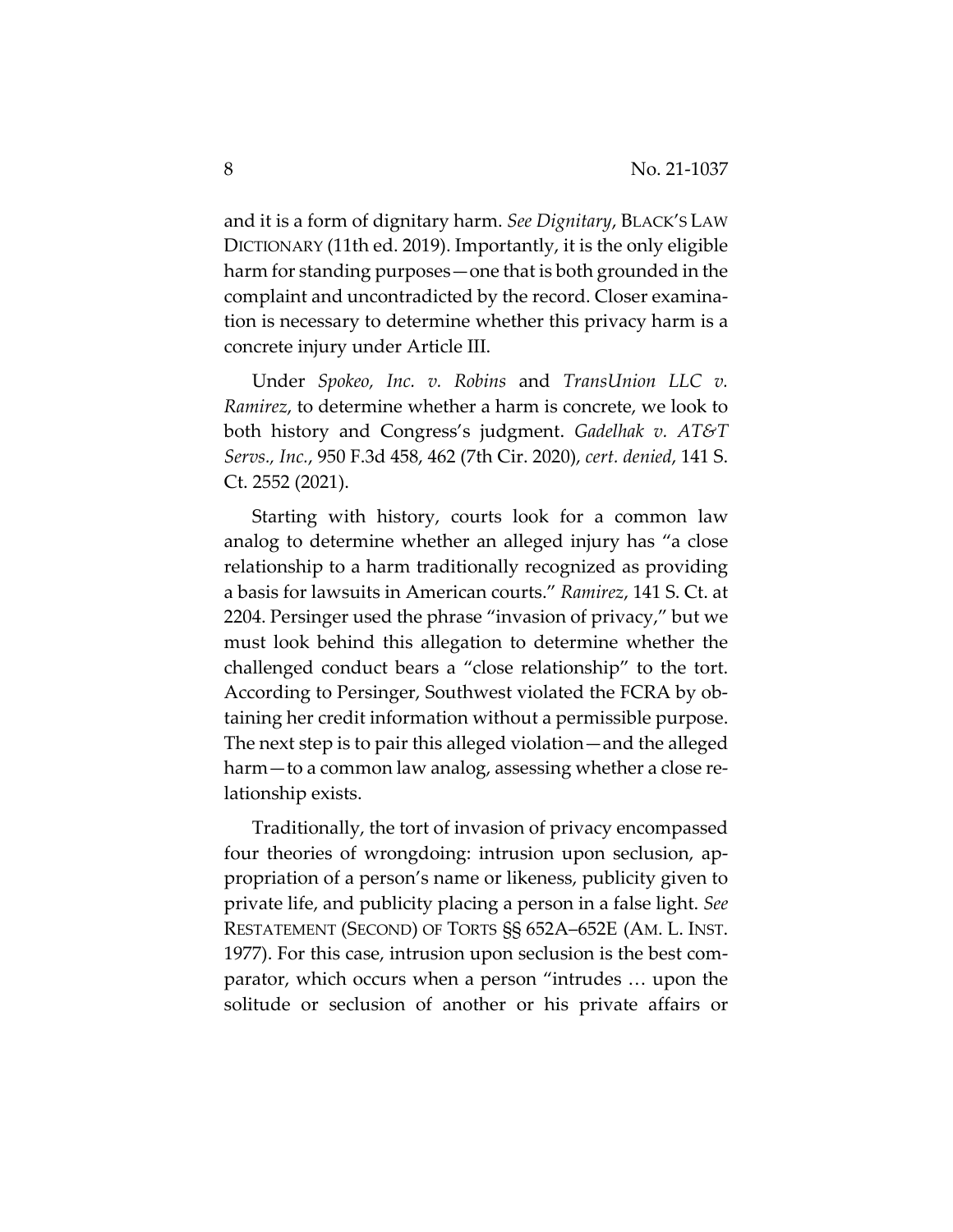concerns" and this "intrusion would be highly offensive to a reasonable person." *Id.* § 652B. For example, an intrusion upon seclusion may be committed "by opening [a person's] private and personal mail, searching his safe or his wallet, [or] examining his private bank account." *Id.* § 652B cmt. b.

An unauthorized inquiry into a consumer's propensity‐to‐ pay score is analogous to the unlawful inspection of one's mail, wallet, or bank account. To be sure, a propensity‐to‐pay score is a number—distilled from a consumer's financial history—indicating likelihood of repayment. In that sense, it provides less information to a debt collection agency than a full credit report would provide. Nevertheless, *Spokeo* and *Ramirez* make clear our responsibility to look for a close rela‐ tionship "in kind, not degree." *See Gadelhak*, 950 F.3d at 462. Whether Persinger would prevail in a lawsuit for common law invasion of privacy is irrelevant.<sup>3</sup> It is enough to say that the harm alleged in her complaint resembles the harm associated with intrusion upon seclusion. *See id.* at 462–63. Thus, it

<sup>3</sup> At oral argument, Southwest's counsel urged us to apply the ele‐ ments of intrusion upon seclusion, arguing that Persinger's injury falls short of being highly offensive to a reasonable person—one of the tort's elements. Oral Argument at 11:30–12:43. Counsel was correct about intrusion upon seclusion's elements, *see* RESTATEMENT (SECOND) OF TORTS § 652B, but under *Ramirez*, we do not look for an "exact duplicate," we look for a "close relationship." *Ramirez*, 141 S. Ct. at 2209*.* In *Ramirez*, the Supreme Court referenced defamation's "essential" element of publication not to apply, in full, the elements of defamation, but to explain why defamation failed as an analogy for those plaintiffs whose inaccurate in‐ formation had not been shared. *See id.* at 2209–10. In sum, once we identify a tort analog, our role ends. And here, the tort analog is intrusion upon seclusion. Whether unauthorized procurement of a propensity-to-pay score is "highly offensive," moderately offensive, or slightly offensive is not before us.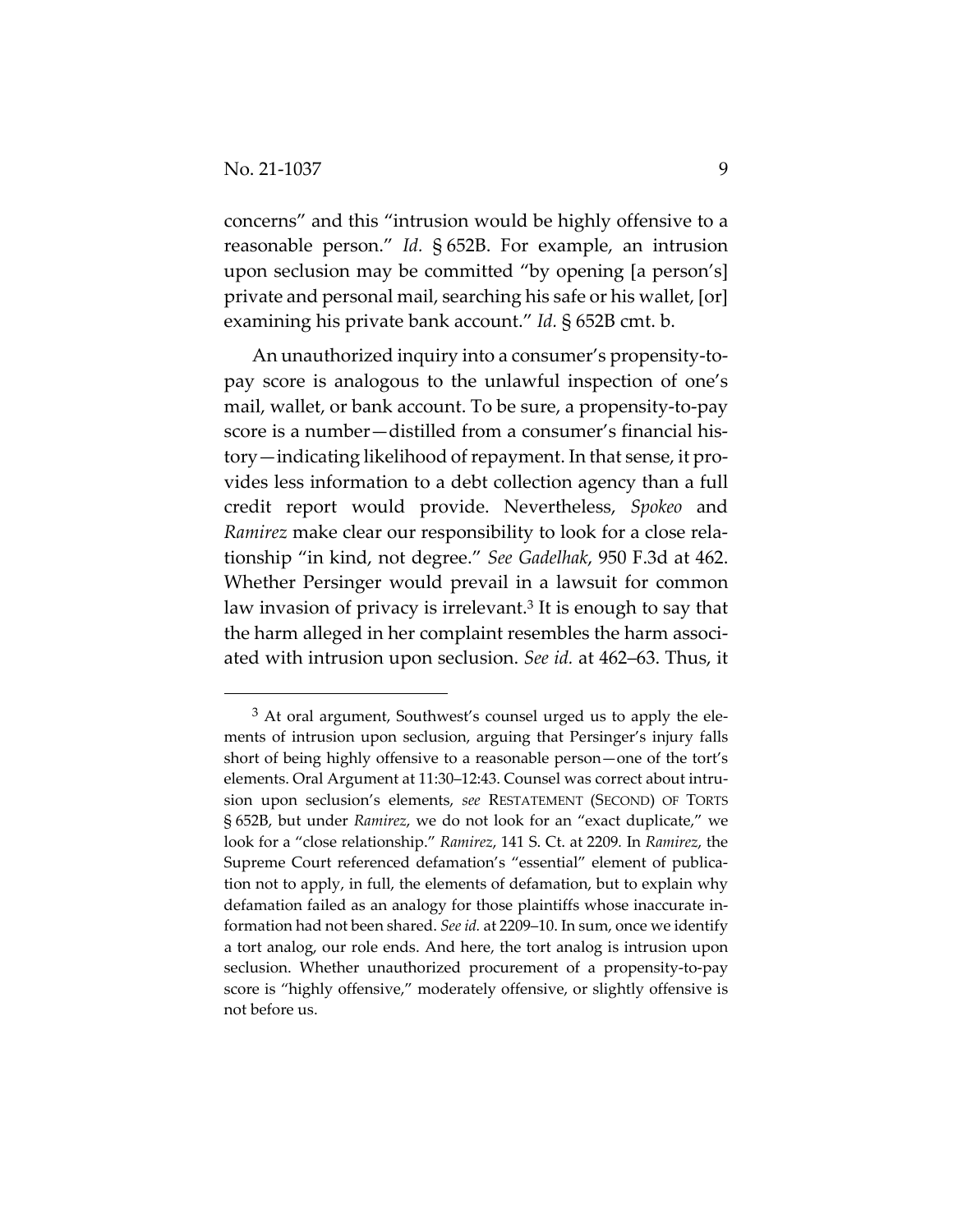is a concrete injury. *Cf. Fox v. Dakkota Integrated Sys., LLC*, 980 F.3d 1146, 1155–56 (7th Cir. 2020) (holding that an alleged vi‐ olation of Illinois's Biometric Information Privacy Act consti‐ tuted a concrete injury because the unauthorized collection of biometric data was analogous to an invasion of privacy); *Gadelhak*, 950 F.3d at 462–63 (analogizing to intrusion upon seclusion and ruling that receiving "unwanted text messages can constitute a concrete injury‐in‐fact").

Congress's judgment supports our view. Although "Con‐ gress cannot transform a non‐injury into an injury on its say‐ so," *Gadelhak*, 950 F.3d at 462, the FCRA's protection of consumer credit information is akin to the common law's pro‐ tection of private information through the tort of invasion of privacy. To safeguard consumer credit information, Congress drafted § 1681b, which makes it unlawful to furnish, obtain, or use a consumer's credit information without a permissible purpose. In doing so, Congress created a federal cause of ac‐ tion for a common‐law‐like harm; it did not attempt to "enact an injury into existence." *Ramirez*, 141 S. Ct. at 2205 (quoting *Hagy v. Demers & Adams*, 882 F.3d 616, 622 (6th Cir. 2018)).

This conclusion fits well with our recent decision in *Crab‐ tree v. Experian Info. Sols., Inc.*, 948 F.3d 872 (7th Cir. 2020). In *Crabtree*, as here, the plaintiff alleged a § 1681b violation. *See id.* at 875. The defendant claimed, as its permissible purpose for disclosing the plaintiff's credit information, the provision of the FCRA allowing a consumer reporting agency to dis‐ close credit information without consumer initiation if the disclosure results in a "firm offer of credit or insurance." *Id.* at 875; 15 U.S.C. §  $1681b(c)(1)(B)(i)$ . Because the plaintiff conceded he likely received a firm offer of credit, he failed to ar‐ ticulate a concrete harm. *Crabtree*, 948 F.3d at 879.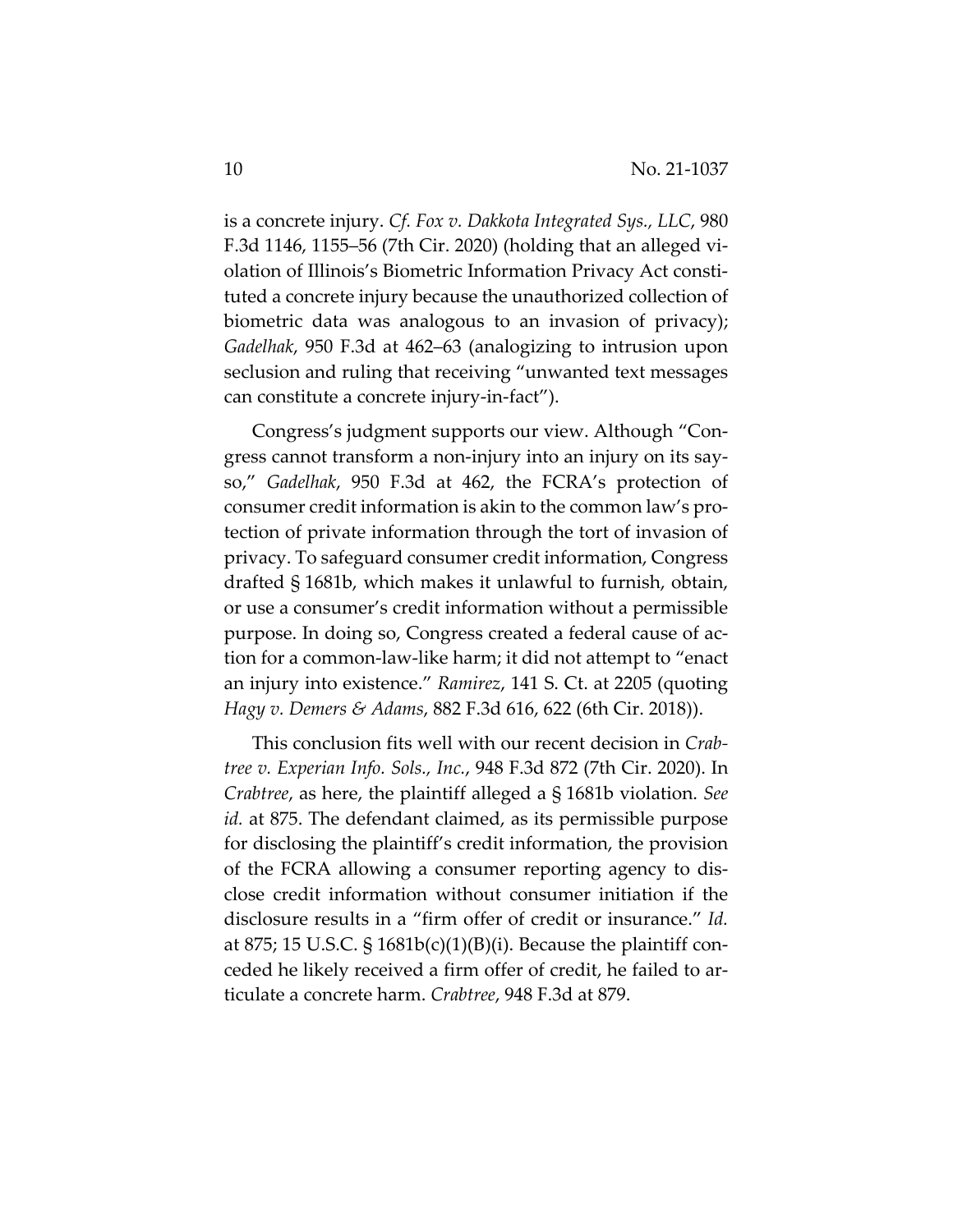Even though *Crabtree* held that the plaintiff lacked stand‐ ing, it made clear that some FCRA violations may qualify as concrete harms. *Id.* at 879–80. This observation followed from the Supreme Court's recognition of a "right to privacy that 'encompass[es] the individual's control of information con‐ cerning his or her person,'" *id.* (quoting *U.S. Depʹt of Justice v. Reporters Comm. for Freedom of Press*, 489 U.S. 749, 763 (1989)), and Congress's decision to protect this right in the FCRA. *Id.* Additionally, *Crabtree* noted our previous recognition of a consumer's right to privacy in credit information. *See Cole v. U.S. Capital, Inc.*, 389 F.3d 719 (7th Cir. 2004) (holding that a plaintiff stated a claim under § 1681b when her credit infor‐ mation was shared but no firm offer of credit was extended). Under these principles, *Crabtree* correctly observed that a § 1681b violation may qualify as a concrete harm. This is such a case.

Looking to other federal courts of appeals, our reasoning comports with that of the Ninth Circuit, which recently held that a § 1681b(f) violation was a concrete injury. In *Nayab v. Capital One Bank*, 942 F.3d 480 (9th Cir. 2019), that court relied on circuit precedent, the common law analog of intrusion upon seclusion, and Congress's judgment to decide that the plaintiff's allegations of a § 1681b(f) violation supported standing. *Id.* at 489–93. We agree with its assessment of his‐ tory and Congress's judgment. Particularly, the court con‐ cluded, as we do, that "[t]he harm attending a violation of § 1681b(f)(1) of the FCRA is closely related to—if not the same as—a harm that has traditionally been regarded as providing a basis for a lawsuit: intrusion upon seclusion (one form of the tort of invasion of privacy)." *Id.* at 491. And it noted that the FCRA's declared purpose of "insur[ing] that consumer re‐ porting agencies exercise their grave responsibilities with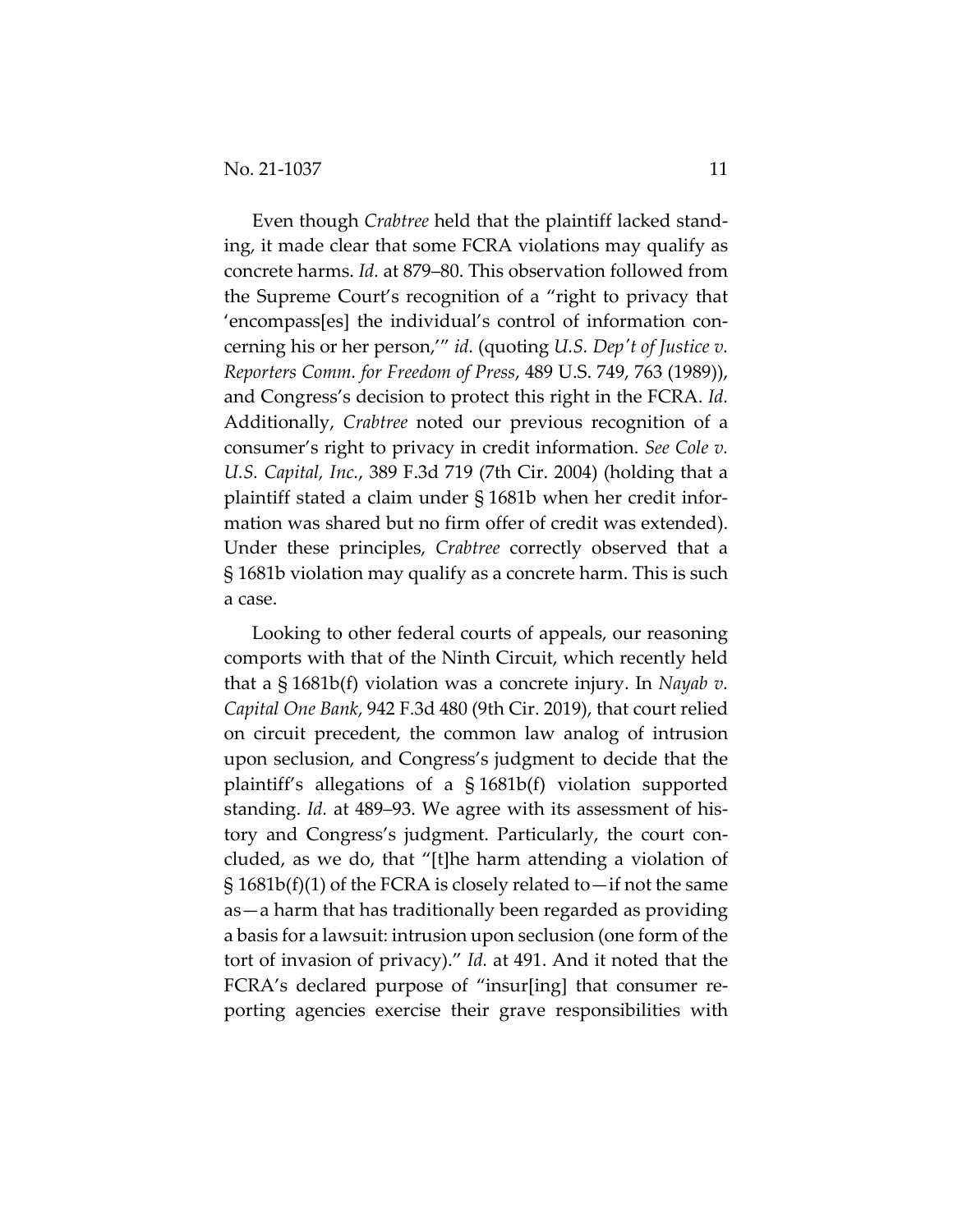fairness, impartiality, and a respect for the consumer's right to privacy" evidenced Congress's judgment. *Id.* at 492

To sum up, history and precedent compel a simple result: Persinger has standing to sue. She testified that Southwest in‐ vaded her privacy when it reviewed her credit information. Under *Spokeo* and *Ramirez*, this is a concrete injury because it is analogous to the common law tort of intrusion upon seclu‐ sion. Thus, Persinger has standing to seek damages under 15 U.S.C. §§ 1681n–o.

#### **III**

Now we turn to the merits. We review the district court's summary‐judgment order de novo and construe the record in the light most favorable to Persinger—the nonmoving party. *James v. Hale*, 959 F.3d 307, 314 (7th Cir. 2020).

In 1970, the FCRA became law "to ensure fair and accurate credit reporting, promote efficiency in the banking system, and protect consumer privacy." *Safeco Ins. Co. of Am. v. Burr*, 551 U.S. 47, 52 (2007). Sharing credit information, "though often necessary in the modern economy, can result in a signif‐ icant invasion of privacy and can jeopardize a consumer's personal, reputational, and financial well‐being." *Rodriguez v. Sprint/United Mgmt. Co.*, 163 F. Supp. 3d 529, 533 (N.D. Ill. 2016).

To safeguard these interests, the FCRA provides a private right of action for injured consumers. *Safeco*, 551 U.S. at 53; *TRW Inc. v. Andrews*, 534 U.S. 19, 23 (2001). A negligent viola‐ tion entitles a consumer to actual damages. 15 U.S.C. § 1681o(a). A willful violation entitles a consumer to actual damages or statutory damages, with punitive damages left to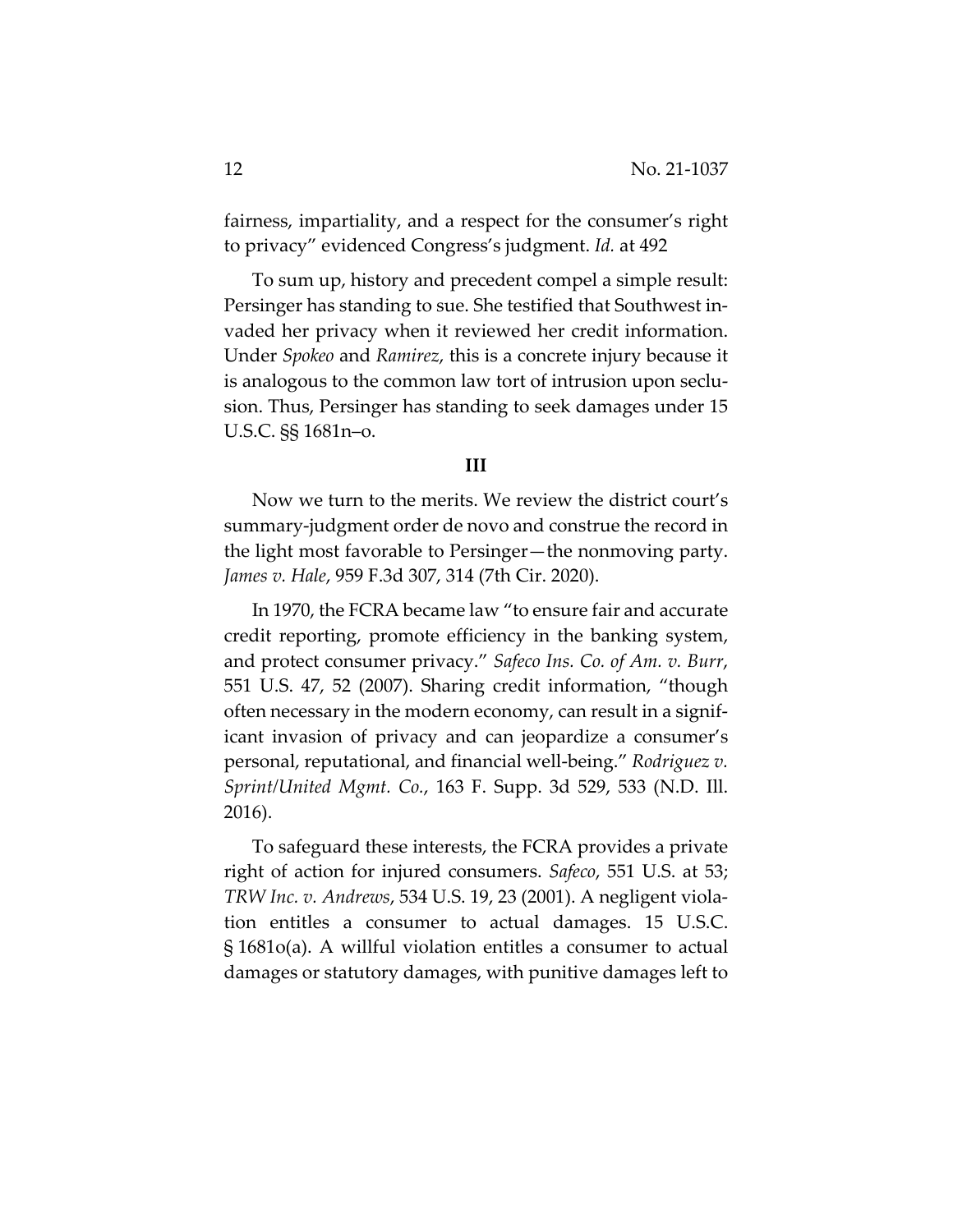the court's discretion. 15 U.S.C. § 1681n(a). Persinger ad‐ vances both a negligence theory and a willfulness theory.

#### **A**

To prove a negligent violation of the FCRA, a plaintiff must establish "actual damages." 15 U.S.C. § 1681o(a)(1); *Ruf‐ fin‐Thompkins v. Experian Info. Sols., Inc.*, 422 F.3d 603, 607–08 (7th Cir. 2005). Actual damages require a "causal relation" be‐ tween the statutory violation and the harm suffered by the plaintiff. *Aldaco v. RentGrow, Inc.*, 921 F.3d 685, 689 (7th Cir. 2019) (quoting *Crabill v. Trans Union, L.L.C.*, 259 F.3d 662, 664 (7th Cir. 2001)).

An FCRA violation may inflict pecuniary harm, like lost income or out‐of‐pocket expenses caused by denials of credit, housing, or insurance. *Id*. at 689–90 (recognizing the possibil‐ ity that an FCRA violation may cause denial of housing but holding that the plaintiff failed to establish causation); *Robin‐ son v. Equifax Info. Servs., LLC*, 560 F.3d 235, 241 n.2 (4th Cir. 2009) (identifying loss of income as a cognizable form of ac‐ tual damages); *Crabill*, 259 F.3d at 664 (noting that "loss of credit" may support actual damages); *Millstone v. OʹHanlon Reps., Inc.*, 528 F.2d 829, 831 (8th Cir. 1976) (affirming award of actual damages after an inaccurate report caused tempo‐ rary denial of insurance).

Nonpecuniary harms, including reputational damage and emotional distress, may also follow an FCRA violation, though these harms must be described in "reasonable de‐ tail"—conclusory statements are insufficient. *See Ruffin‐ Thompkins*, 422 F.3d at 610; *see also Robinson*, 560 F.3d at 241 (holding that plaintiff provided sufficient proof of emotional distress caused by FCRA violation); *Konter v. CSC Credit Servs., Inc.*, 606 F. Supp. 2d 960, 969 (W.D. Wis. 2009)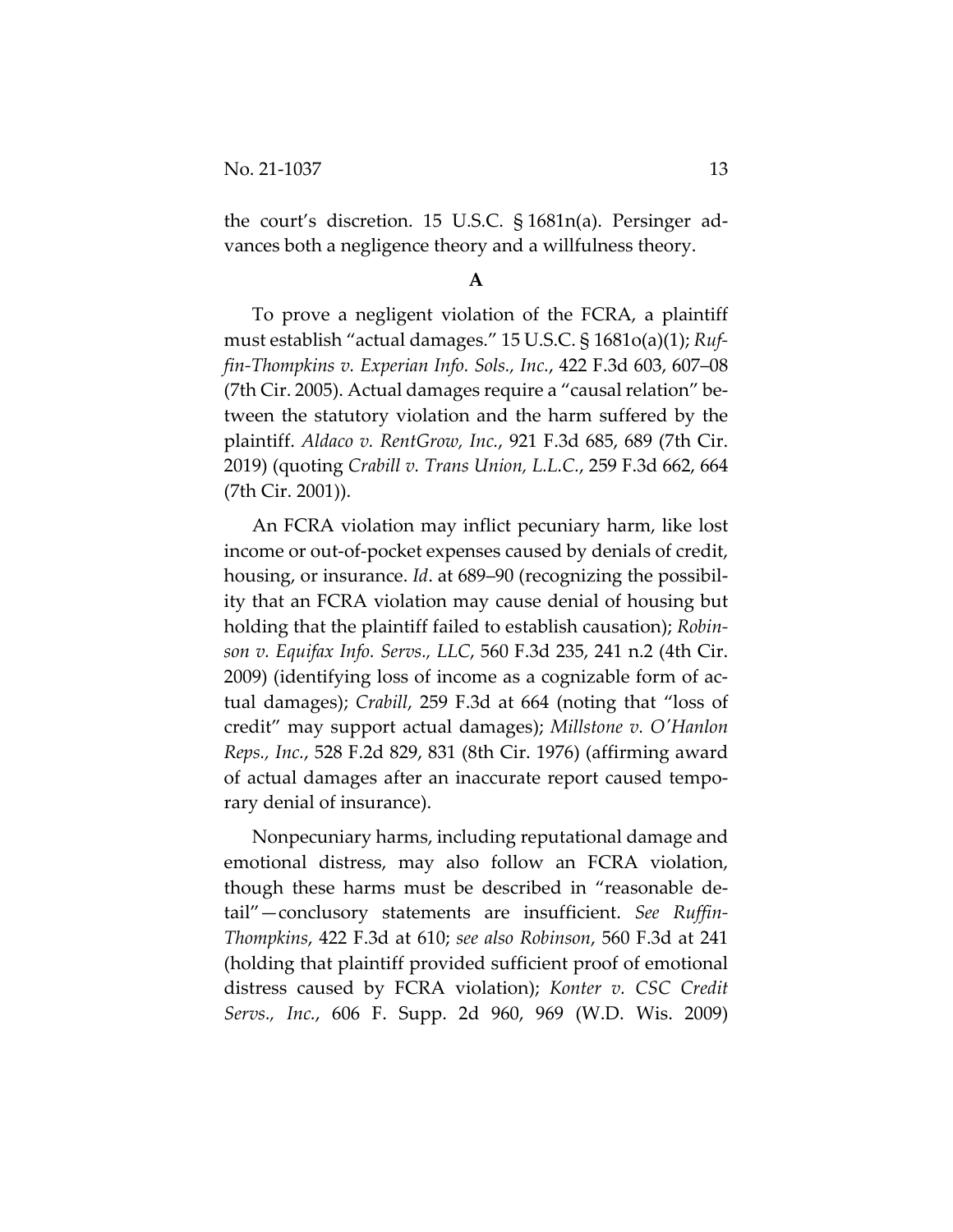(concluding that plaintiff failed to establish a causal link be‐ tween FCRA violation and emotional distress). However the plaintiff frames her case, she bears the burden to prove actual damages, whether pecuniary or nonpecuniary. *Ruffin‐Thomp‐ kins*, 422 F.3d at 610.

For Persinger to survive Southwest's motion for summary judgment on her negligence theory, she was required to prof‐ fer evidence showing Southwest impermissibly accessed her propensity‐to‐pay score causing her pecuniary or nonpecuni‐ ary harm. She failed to do so. As to pecuniary harm, she dis‐ avowed any loss of credit, housing, employment, money, or insurance. When asked if invasion of privacy was the only harm caused by Southwest's actions, she answered, "Yes." According to Persinger, this invasion of privacy caused her "stress" and "anger." But damages for emotional distress must be proved with more than conclusory statements. *Ruf‐ fin‐Thompkins*, 422 F.3d at 610. In short, Persinger's testimony not only failed to support her claim for actual damages but also disproved it. With respect to negligence, then, summary judgment for Southwest was appropriate because no reasonable juror could conclude that the inquiry into Persinger's propensity‐to‐pay score resulted in actual damages.

**B**

Even if a plaintiff cannot prove actual damages, she may still recover statutory or punitive damages by proving that the defendant willfully violated the FCRA. 15 U.S.C. § 1681n(a); *Redman v. RadioShack Corp.*, 768 F.3d 622, 627 (7th Cir. 2014).

A willful violation is one committed with actual knowledge or reckless disregard for the FCRA's require‐ ments. *Safeco*, 551 U.S. at 57. A company recklessly violates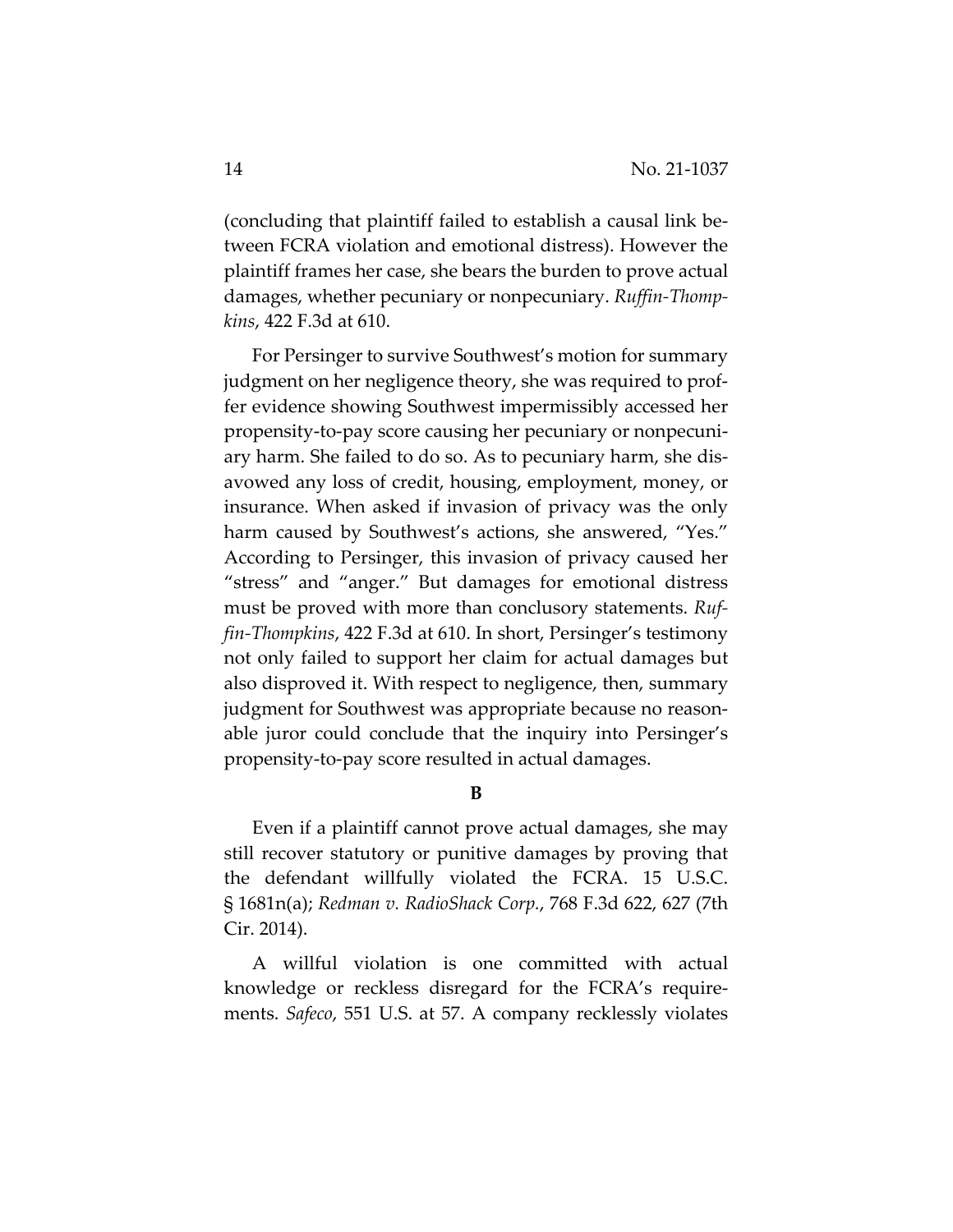the FCRA when it commits "a violation under a reasonable reading of the statute's terms," and its erroneous reading "[runs] a risk of violating the law substantially greater than the risk associated with a reading that was merely careless." *Id.* at 69; *see also Murray v. New Cingular Wireless Servs., Inc.*, 523 F.3d 719, 726 (7th Cir. 2008) (discussing and applying *Safeco*).

The *Safeco* standard raises a sequencing issue. Courts may pass over the antecedent question of whether a violation oc‐ curred, moving directly to whether the defendant negligently or willfully violated the statute. *See Marino v. Ocwen Loan Servicing LLC*, 978 F.3d 669, 674 (9th Cir. 2020) (discussing se‐ quencing in FCRA cases). This is akin to the sequencing di‐ lemma courts face in qualified immunity cases. *Safeco*, 551 U.S. at 70 (citing, as analogous, *Saucier v. Katz*, 533 U.S. 194 (2001)); *Marino*, 978 F.3d at 674. In *Safeco*, the Supreme Court first decided whether a violation occurred, then it turned to the analysis of mental state. *See Safeco*, 551 U.S. at 60–70. We do the same here, as we have in the past. *See, e.g.*, *Shlahtichman v. 1‐800 Contacts, Inc.*, 615 F.3d 794, 798–804 (7th Cir. 2010) (de‐ ciding whether a violation occurred before assessing mental state).

**1**

The FCRA prohibits consumer credit reporting agencies from furnishing a "consumer report,"4 except in enumerated

<sup>4</sup> Southwest does not dispute that a propensity‐to‐pay score is a "con‐ sumer report." By statute, a "consumer report" includes "any written, oral, or other communication of any information by a consumer reporting agency bearing on a consumer's credit worthiness." 15 U.S.C. § 1681a(d)(1). A propensity‐to‐pay score fits this description.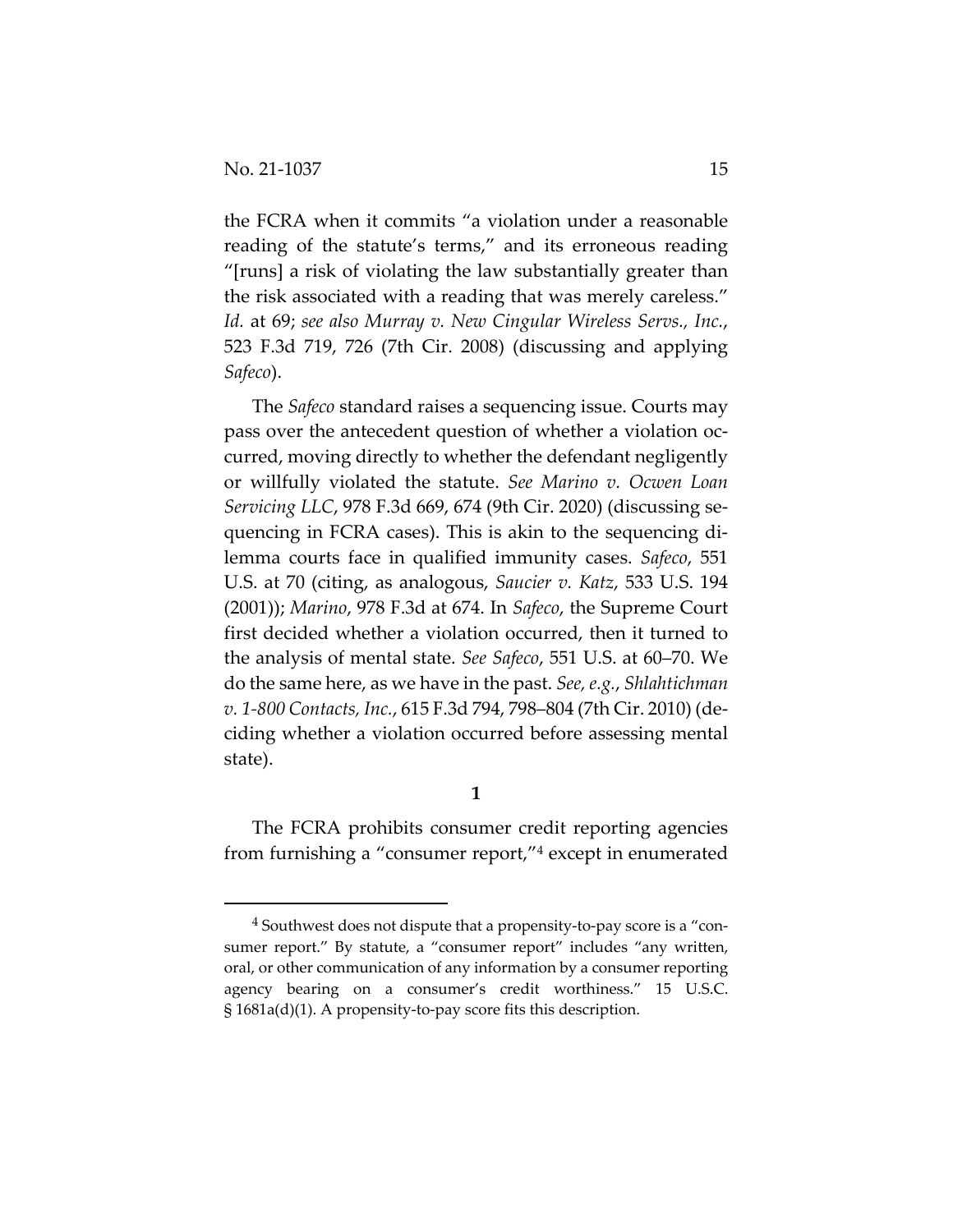circumstances—in other words, when there is a permissible purpose. 15 U.S.C. § 1681b(a). Relatedly, a person shall not "use or obtain a consumer report" unless it is obtained for a permissible purpose. *Id.* § 1681b(f).

Persinger claims that Southwest violated § 1681b(f) when it obtained her propensity‐to‐pay score. As a permissible pur‐ pose, Southwest points to  $\S 1681b(a)(3)(A)$ , which allows a person to obtain a consumer report if he (1) "intends to use the information," (2) "in connection with a credit transaction," (3) "involving the consumer on whom the information is to be furnished," and (4) "involving the extension of credit to, or review or collection of an account of, the consumer." 15 U.S.C. § 1681b(a)(3)(A).

A premise to Persinger's argument is that  $\S 1681b(a)(3)(A)$ does not apply when a consumer's debts have been dis‐ charged in bankruptcy. Such an understanding would be too broad, but this nuance seems to have eluded the parties, as neither of them discussed the statutory language in their briefs.5

<sup>5</sup> We take this moment to address one other textual matter. For § 1681b(a)(3)(A) to qualify as a permissible purpose, there must be a "credit transaction involving the consumer." 15 U.S.C. § 1681b(a)(3)(A). The FCRA defines "credit" to mean "the right granted by a creditor to a debtor to defer payment of debt or to incur debts and defer its payment or to purchase property or services and defer payment therefor." *Id.* §§ 1681a(r)(5), 1691a(d). In our view, the plain meaning of "credit transaction" contemplates an agreement by which the right of deferred payment is promised in exchange for some form of consideration.

In this case, the account for which Southwest requested credit infor‐ mation is a debt owed to Viasat Residential. Whether this transaction be‐ tween Persinger and Viasat Residential is a "credit transaction" is unclear from the record. To the extent this affects Southwest's ability to claim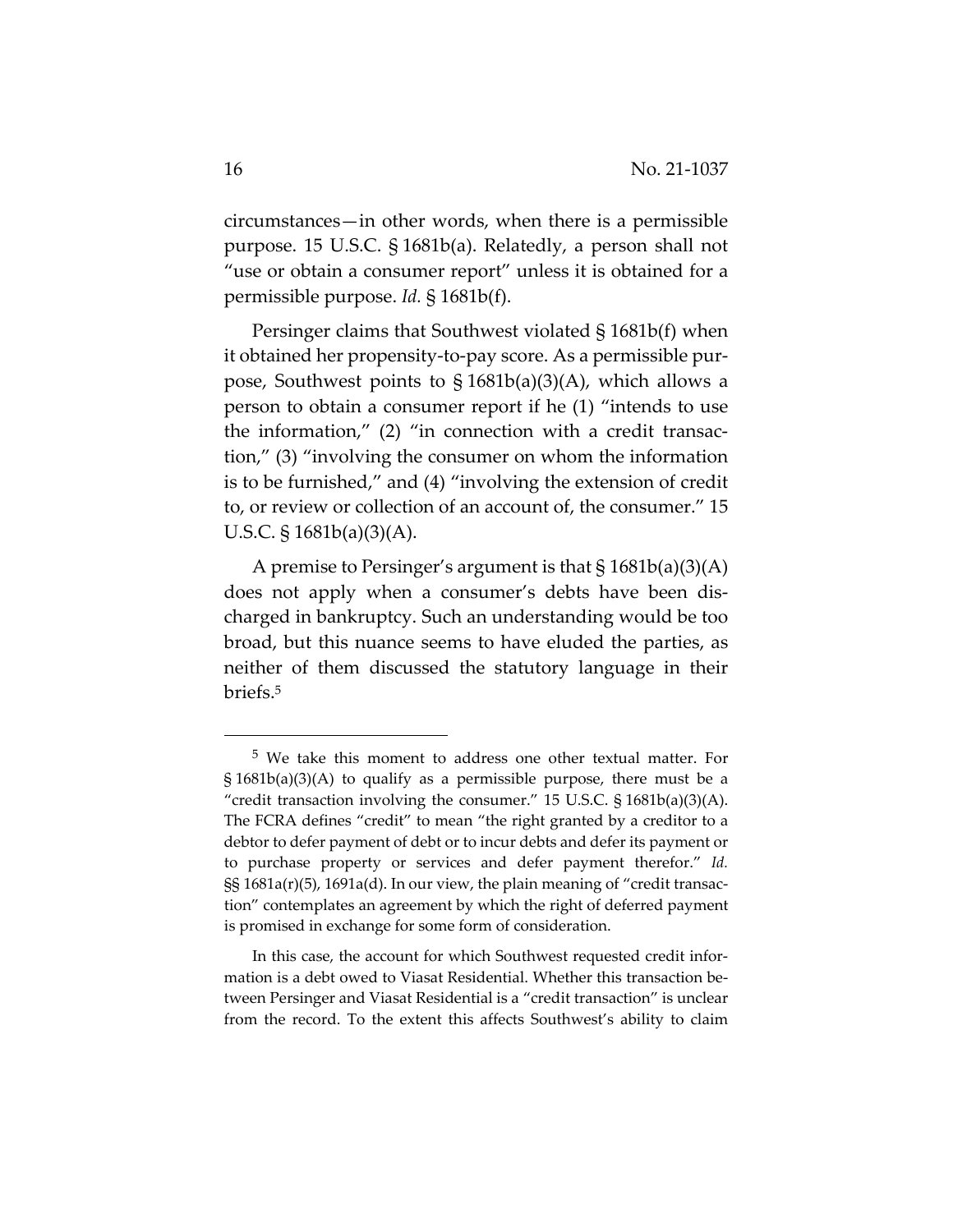The plain meaning of  $\S$  1681b(a)(3)(A) does not unambiguously forbid access to credit information relating to an ac‐ count subject to bankruptcy. When a debt‐collection agency "intends to use" a consumer report "in connection with a credit transaction involving the consumer on whom the infor‐ mation is to be furnished," the agency may obtain and use that report if it also "intends to use" the consumer report to (1) extend credit to the consumer, (2) review her account, or (3) collect on her account. *See* 15 U.S.C. § 1681b(a)(3)(A).

Persinger focuses on the third option, "collection of an ac‐ count." *Id.* § 1681b(a)(3)(A). To the extent Southwest intended to use Persinger's credit information to collect on the Viasat debt, Persinger is right: Southwest would be unable to claim § 1681b(a)(3)(A) as a permissible purpose. After all, South‐ west is a debt-collection agency, and it uses consumer credit information to form a collection strategy. Because Southwest does not suggest it had a reason for procuring Persinger's pro‐ pensity‐to‐pay score other than for collection, § 1681b(a)(3)(A) provides no justification. To answer the an‐ tecedent question, then, obtaining a propensity‐to‐pay score for the purpose of collecting on a discharged debt violates the FCRA, absent another permissible purpose.

But a bankruptcy's effect on  $\S 1681b(a)(3)(A)$  should not be read too broadly. Indeed, Southwest never concedes that it *always* lacks a permissible purpose when a bankruptcy im‐ pacts one of its accounts. In deposition testimony, South‐ west's officers admitted to having a policy against proceeding

<sup>§</sup> 1681b(a)(3)(A) as a permissible purpose, Persinger forfeited her oppor‐ tunity to raise the issue. *United States v. Sheth*, 924 F.3d 425, 435 (7th Cir. 2019) ("A party forfeits an argument by failing to raise it below, or by rais‐ ing it in a perfunctory or general manner.").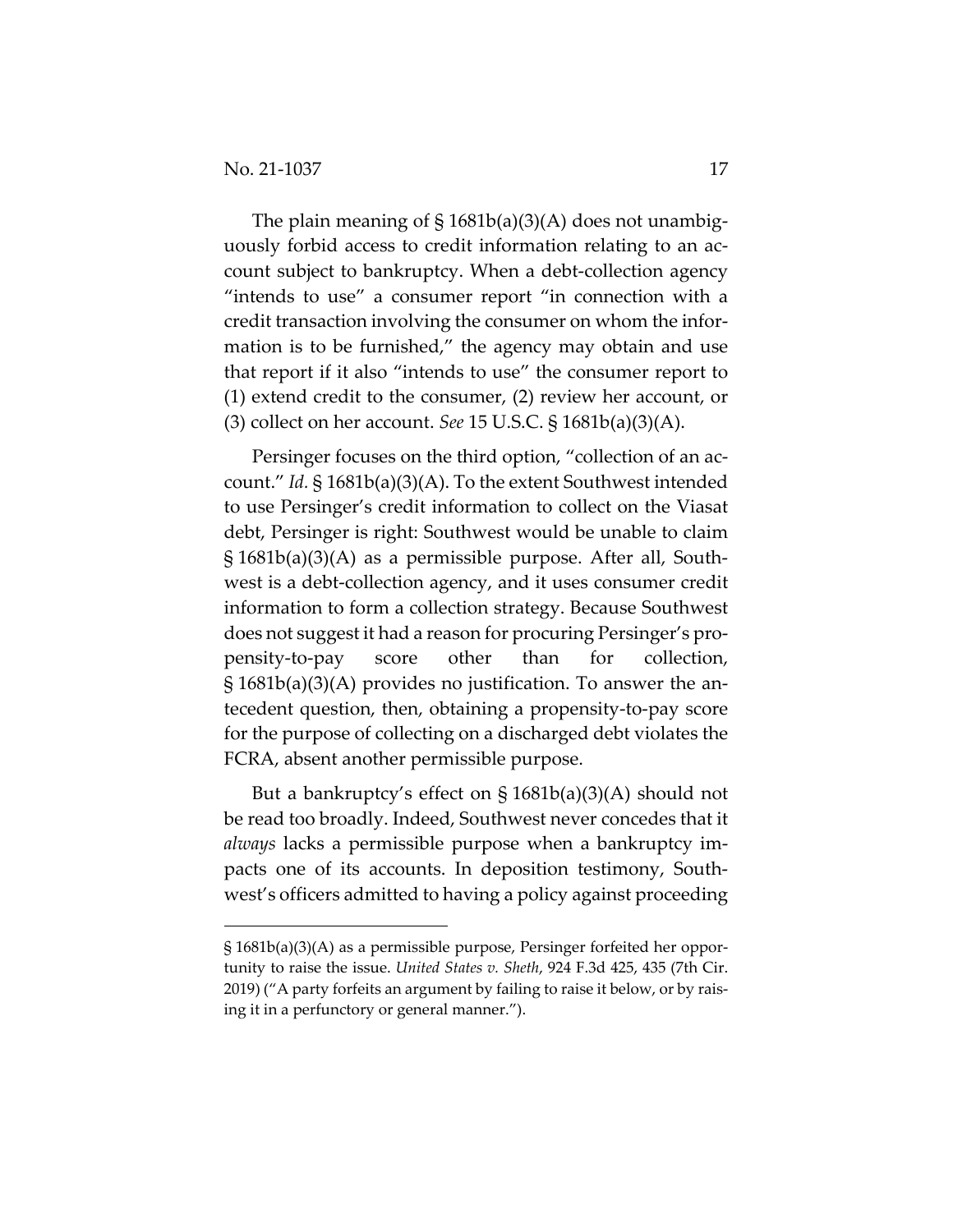with collection efforts after it learns that a debt is discharged. This policy is grounded in practical and legal realities—a dis‐ charged debt cannot be collected (indeed, it is unlawful to try).6 But Southwest's Chief Compliance Officer rejected the idea that bankruptcy made it illegal for Southwest to obtain a propensity‐to‐pay score altogether, leaving open the possibil‐ ity that, in some instances, the FCRA would still permit Southwest to procure a consumer report notwithstanding an underlying bankruptcy.

We think this interpretation is correct, as do other courts, which have recognized that  $\S 1681b(a)(3)(A)$  is not categorically inapplicable where the underlying debt is discharged or the underlying account is closed. *See Marino*, 978 F.3d at 672; *Levine v. World Fin. Network Nat. Bank*, 554 F.3d 1314, 1318 (11th Cir. 2009); *Banga v. First USA, NA*, 29 F. Supp. 3d 1270, 1278 (N.D. Cal. 2014).

To recap, a firm violates the FCRA when it obtains a con‐ sumer report without a permissible purpose. 15 U.S.C. § 1681b(f). One permissible purpose is intending to use credit information to collect on an account. *See id.* § 1681b(a)(3)(A). But this permissible purpose is unavailable when the under‐ lying debt is discharged. Thus, a debt‐collection agency can‐ not claim § 1681b(a)(3)(A) as a permissible purpose if its sole purpose for accessing a consumer report is collection. Other reasons, even under  $\S 1681b(a)(3)(A)$ , may still justify obtaining a consumer report. Here, the record shows that Southwest intended to collect on the Viasat account, which was subject to bankruptcy. Accordingly, Southwest's credit inquiry fell outside the parameters of  $\S$  1681b(a)(3)(A).

<sup>6</sup> *See* 11 U.S.C. § 524(a); *Taggart v. Lorenzen*, 139 S. Ct. 1795, 1800 (2019).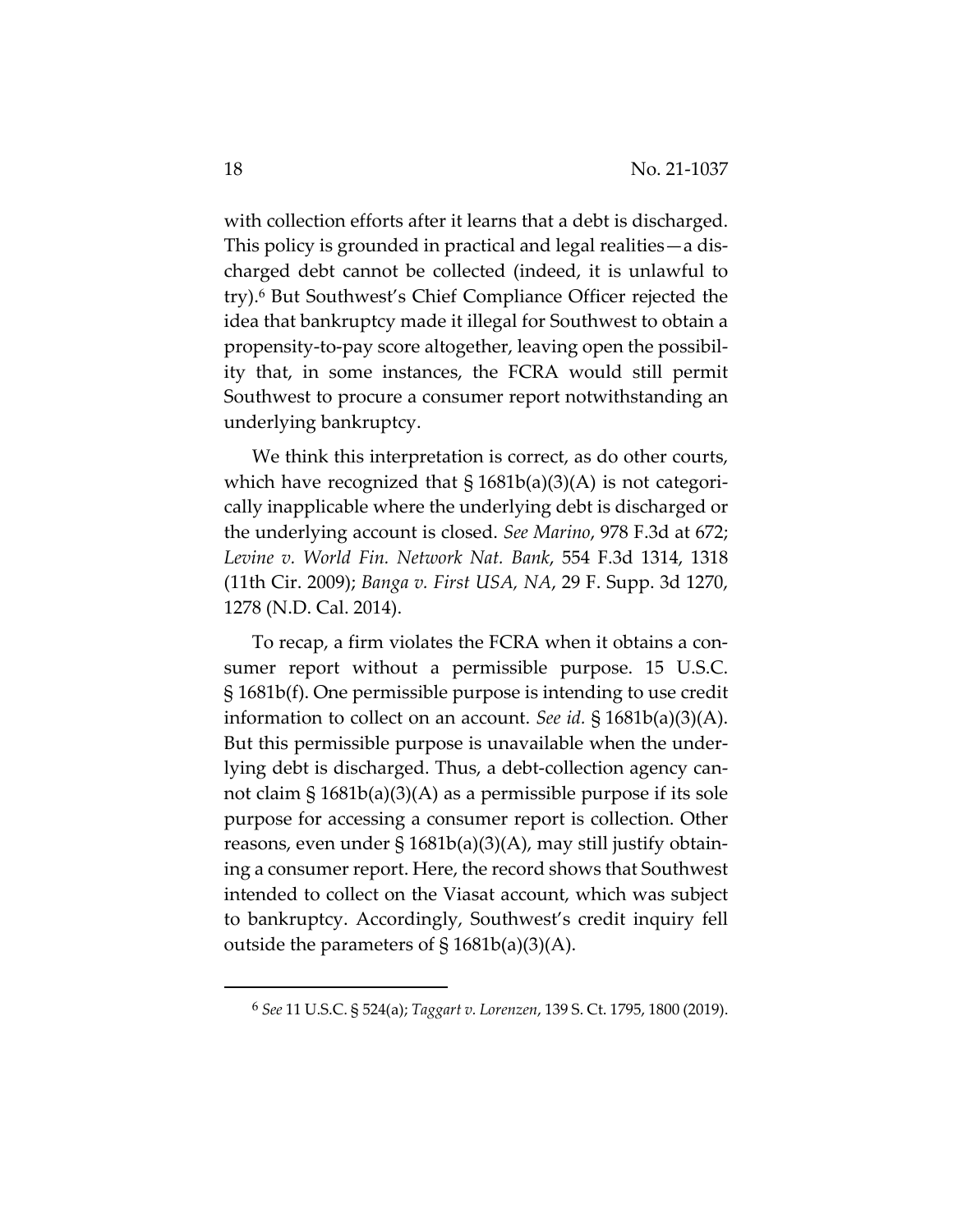To prevail under § 1681n, Persinger must show that Southwest not only violated the FCRA but did so willfully. She points to two predicate actions: Southwest's handling of the 2017 bankruptcy notice and Southwest's bankruptcy scrub procedure. Viewed as a whole, Southwest's procedures—whether for handling bankruptcy notifications or ordering bankruptcy scrubs—were reasonable compliance efforts, not willful violations of the FCRA.

A willful violation is one committed with actual knowledge or recklessness. *Safeco*, 551 U.S. at 56–57; *Murray*, 523 F.3d at 726. Recall that Southwest passively receives noti‐ fications from bankruptcy courts and actively searches for bankruptcies affecting its open accounts. Persinger argues these procedures are flawed (to a willfully unlawful extent) because they failed to reveal her 2017 bankruptcy. It is true that Persinger's bankruptcy predated the Viasat debt's place‐ ment with Southwest. But we must determine whether Southwest's failure to reveal her bankruptcy occurred with actual knowledge or recklessness.

Starting with the bankruptcy notice, one critical problem with Persinger's argument is that she omitted the Viasat debt from her bankruptcy petition, so the bankruptcy court did not send a notice to any creditor for that debt. Thus, any lapse in notification was attributable to Persinger, not Southwest. De‐ spite this, Persinger argues Southwest should have imple‐ mented a procedure for annotating its computer system with bankruptcy information for application to future accounts. This theory would require Southwest to retain bankruptcy in‐ formation for consumers that may never have an account placed with Southwest—more specifically, the debtors listed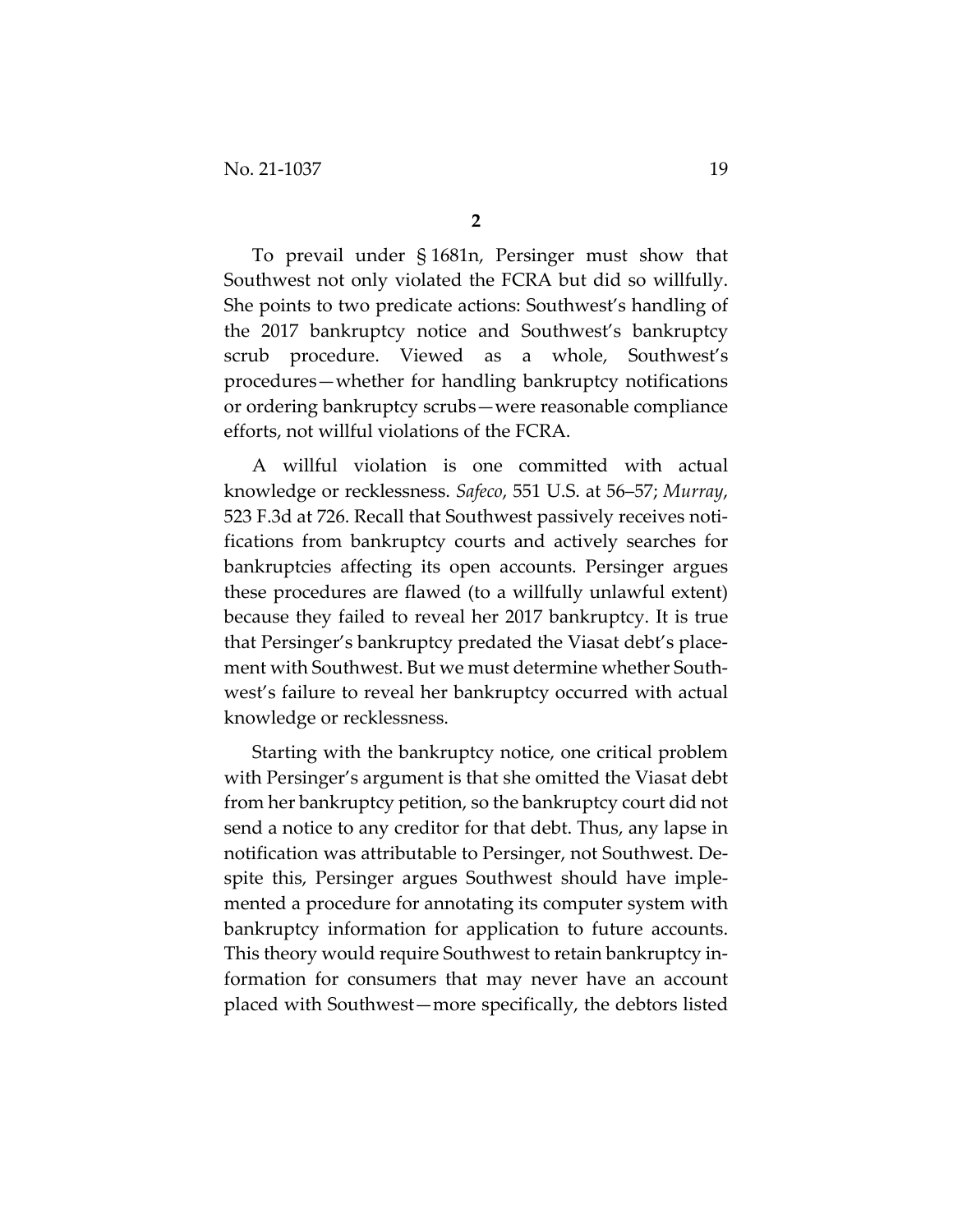on the discharge order other than the debtor for which the no‐ tification was sent.

Persinger apparently expected Southwest not only to look for the debt listed on the bankruptcy notice—here, Persinger's husband's debt—but also document *her* name, and all her for‐ mer names, just in case she ever had an account placed with Southwest. We agree with the district court that this prophy‐ lactic measure is not "reasonable." In addition to the practical peculiarities of Persinger's expectations, Southwest already implemented a procedure for uncovering bankruptcy data for future accounts—bankruptcy scrubs. Retaining every bank‐ ruptcy notice would be both inefficient and duplicative of this bankruptcy scrub process.

Persinger also attacks the adequacy of Southwest's bank‐ ruptcy‐scrub procedure. First, Persinger suggests Southwest receives and logs an explicit "no" answer if LexisNexis does not find bankruptcy results. Second, she contends Southwest received a response from LexisNexis before May 22, 2018 when her account notes reflect a response. These propositions taken together support Persinger's theory: If the first is true, then the second does not matter because either (a) Southwest received a positive result from LexisNexis on January 4, 2018—reflecting Persinger's 2017 bankruptcy—and, with actual knowledge, accessed her credit information, or (b) Southwest recklessly accessed Persinger's credit information because it did not wait for a negative result from LexisNexis to be posted on the account notes. If the first proposition is false, then, to demonstrate that Southwest willfully violated the FCRA, Persinger must show that Southwest received a notice from LexisNexis of Persinger's bankruptcy on January 4, 2018, before it procured her credit information.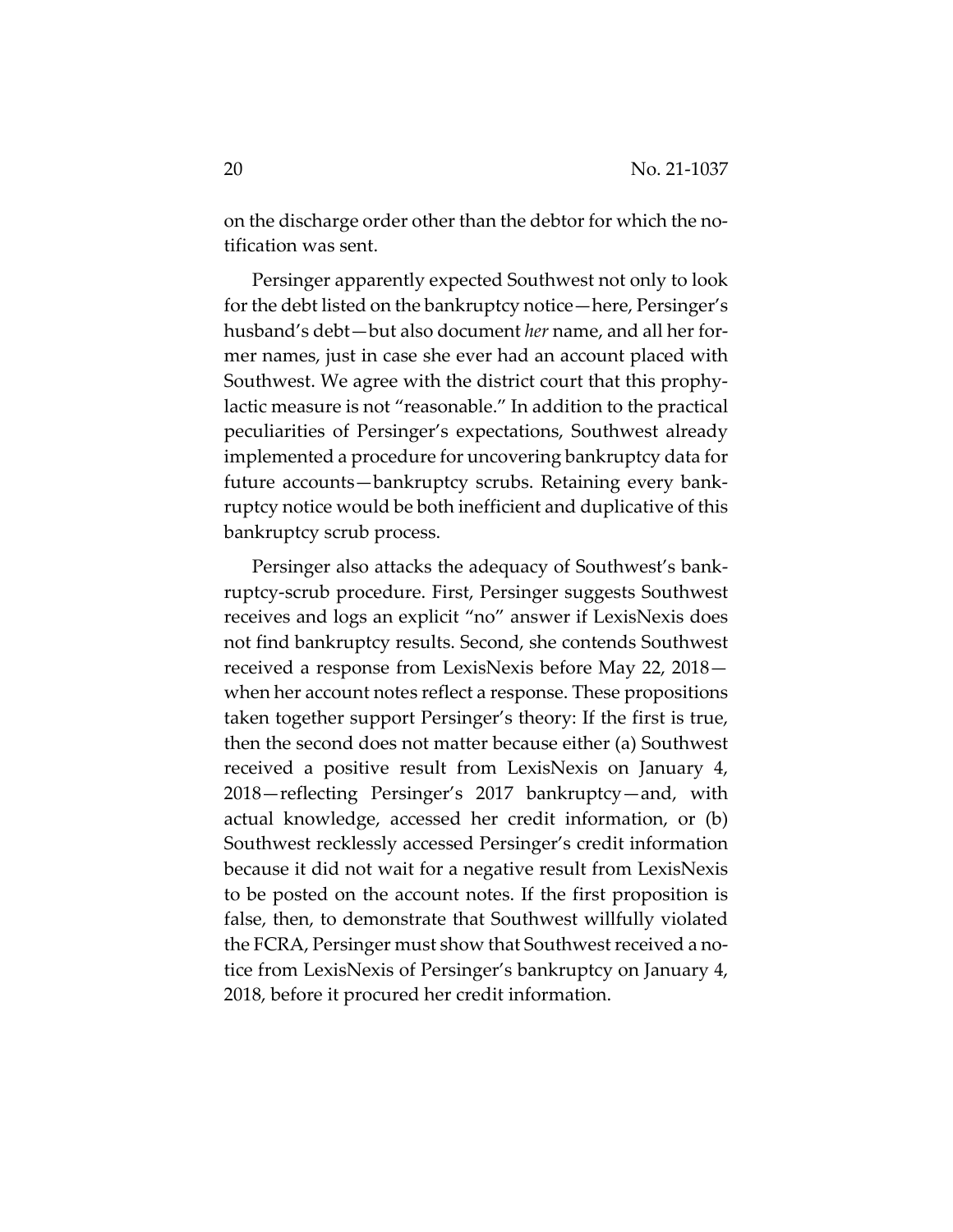Persinger's assertion that Southwest logs a negative result fails to account for the testimony of Jeff Hazzard, a Southwest officer, who explained that LexisNexis only returns bank‐ ruptcy information when it receives a "hit." Southwest's Chief Compliance Officer, Katie Zugsay, testified congru‐ ently. In her deposition, she described the bankruptcy scrub procedure, and its production of a binary (yes or no) but she never explicitly, or implicitly, testified that LexisNexis gener‐ ates a "no" that gets logged on the consumer's account. The record shows, without dispute, that only positive bankruptcy scrub results are returned.

As to timing, Persinger contends that Southwest received notice of her bankruptcy on January 4, 2018—before South‐ west obtained her propensity‐to‐pay score—not May 22, 2018, the date Persinger's account notes reflect receipt. If true, this would demonstrate actual knowledge, and by extension, willfulness. To support her argument, Persinger turns to Zugsay's deposition testimony. But this testimony does not assist Per‐ singer. In qualified language—riddled with phrases like "I be‐ lieve" and "[i]t is my understanding"—Zugsay described her understanding that Southwest received results before the date reflected on the account notes. Rather than demonstrat‐ ing that Southwest must have received notice of Persinger's bankruptcy before it procured her propensity‐to‐pay score, this testimony merely reinforces Hazzard's testimony that only positive bankruptcy‐scrub results are logged, not nega‐ tive results. Hazzard's testimony explained that a functional "no" from LexisNexis (not receiving a bankruptcy report) greenlights collection efforts but this "no" does not appear on account notes. This is what happened here. Southwest or‐ dered a bankruptcy scrub, received no results, and continued to collect on the debt. Months later, it received additional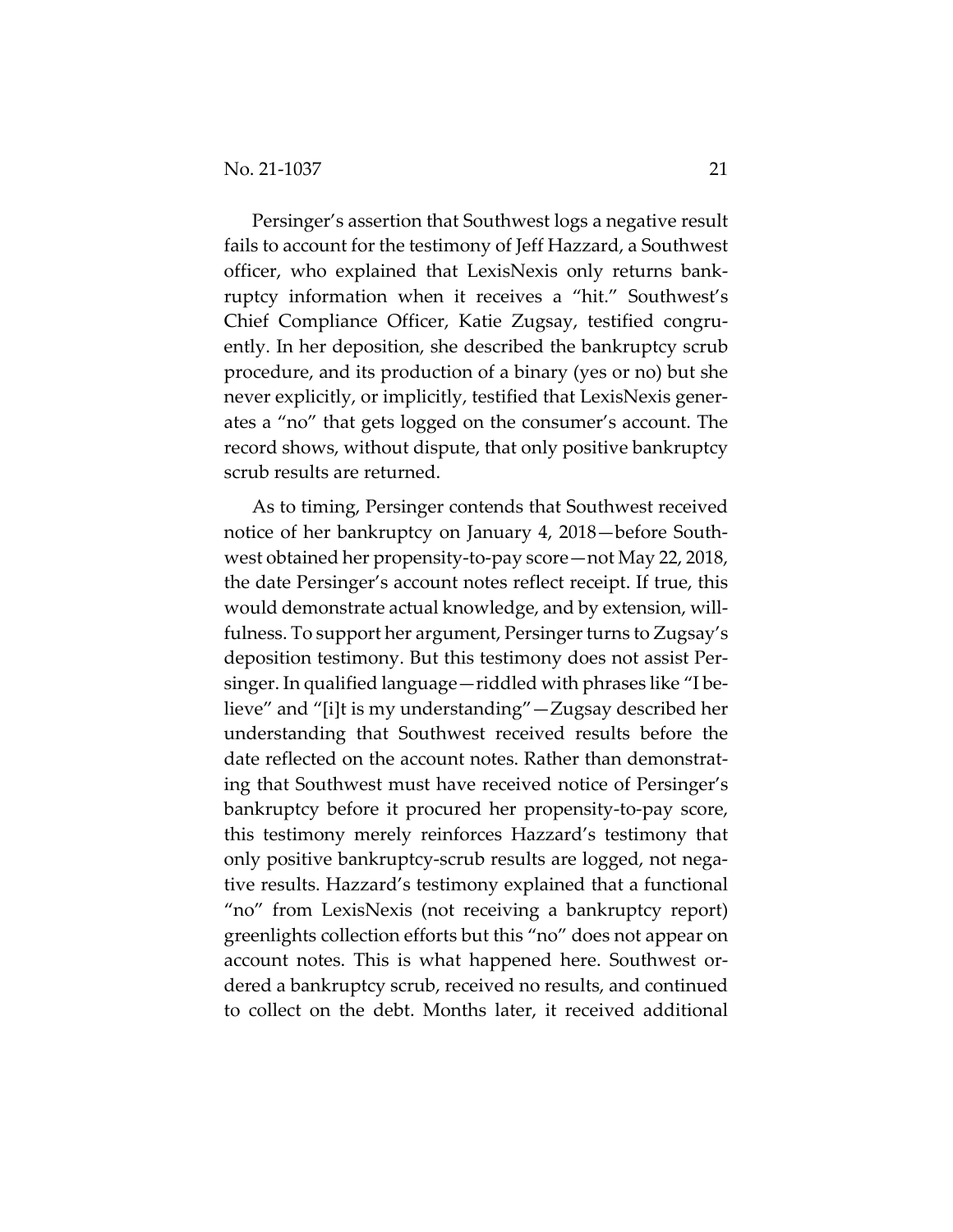information from LexisNexis relating to Persinger's bank‐ ruptcy and shut down the account.

In sum, there is no genuine dispute that Southwest first learned of Persinger's 2017 bankruptcy on May 22, 2018, when LexisNexis returned bankruptcy information. At this point, Southwest promptly closed the account. The record demonstrates, without any genuine dispute, that Southwest had a procedure by which it submitted a consumer's information to LexisNexis, and if LexisNexis did not return bank‐ ruptcy information, it continued its collection activities. Southwest also processed incoming bankruptcy notices and closed affected accounts. To be sure, Persinger's debt was dis‐ charged7 by the time Southwest obtained her propensity‐to‐ pay score—for this, there was no permissible purpose under the FCRA. But Southwest lacked actual knowledge of the bankruptcy, and it did not recklessly disregard the possibility that debt had been discharged. The evidence shows that it had a reasonable basis for relying on its procedures.<sup>8</sup>

<sup>7</sup> Generally, a debt not listed by the petitioner on the bankruptcy schedule is not discharged. 11 U.S.C. § 523(a)(3). But in a "no-asset bankruptcy," there is an equitable rule in this circuit permitting a petitioner to amend its schedules post‐discharge to include omitted debts. *In re Jakubiak*, 591 B.R. 364, 387–93 (Bankr. E.D. Wis. 2018) (discussing Seventh Circuit precedent). The parties agree the Persingers' bankruptcy resulted in a "no-asset discharge." So, even though the bankruptcy schedule omitted the Viasat debt, it could likely be added to the bankruptcy schedule and be considered discharged. *See Gagan v. Am. Cablevision, Inc.*, 77 F.3d 951, 968 (7th Cir. 1996). Functionally, then, the Viasat debt was discharged.

<sup>8</sup> Southwest's compliance efforts appear successful. The putative class contains 996 members. Southwest maintains accounts for about 1.8 to 1.9 million consumers. Accepting Persinger's allegations as true, Southwest achieved a 99.9% compliance rate during the relevant two‐year period.